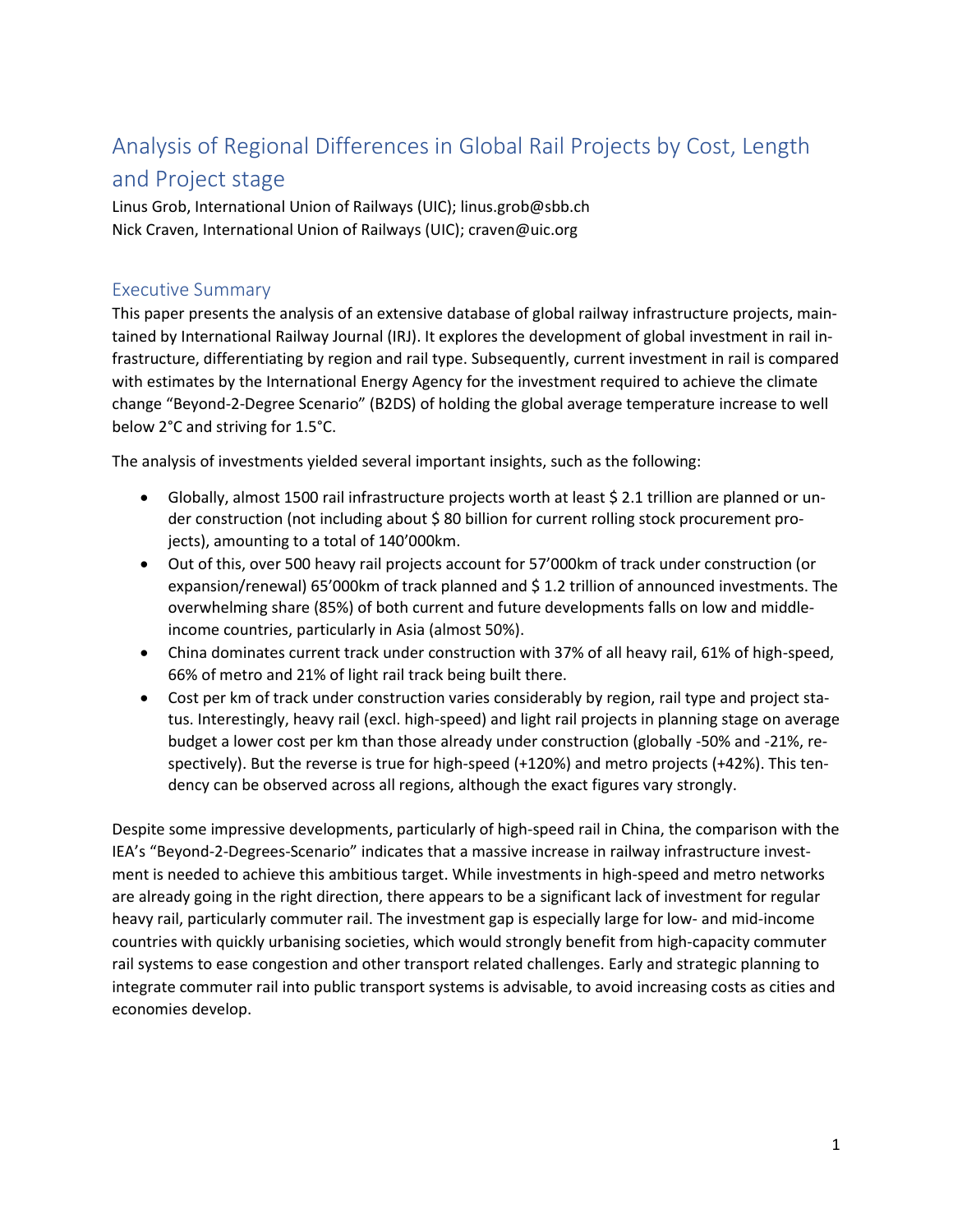## Introduction

In an era of challenges such as rapid urbanisation and climate change, railways are a very efficient way to transport a large number of people or large amounts of goods. But as countries' and regions' challenges vary, so does their use of railways as a mode of transport. In order to explore these differences, the International Railway Union (UIC) has launched a cooperation with International Railway Journal (IRJ). Analysing IRJ's comprehensive database of rail infrastructure projects allows us to see which countries and regions prioritise rail as part of the solution to their current and future transport challenges.

The analysis focuses on four aspects of railway infrastructure projects: track length, cost, railway type and project status. Rather than providing a detailed analysis of regional transport policies, this data will produce a big picture: which countries invest heavily in rail or not at all? How does their approach differ between national and urban mobility? What can be said on project cost for each region?

These insights matter. Not only does the transportation sector make up a growing share of global  $CO<sub>2</sub>$ emissions from fuel combustion (IEA, 2017). Rapid urbanisation in many parts of the world poses great challenges for planning transport of goods and people within and between growing cities. Congested streets and air pollution can have a strongly detrimental effect on the quality of life, especially for city dwellers. Railways are an important part of the solution to these problems. Not only do they emit significantly less CO<sub>2</sub><sup>1</sup> and have a less adverse impact on air quality compared to other modes of transport, they also permit for far more efficient use of the available land (between 10 and 50 times compared to individual road transport, according to the Asian Development Bank and GIZ (2011)).

The results will be an indicator of progress on the expansion of sustainable transport systems in different regions of the world. Results are also compared with three estimates for the required expansion of rail infrastructure in order to limit global warming to two degrees or even to reach the more ambitious "Beyond-two-degree target".

### About the IRJ Pro database

 $\overline{\phantom{a}}$ 

This analysis is based entirely on the data on railway infrastructure projects contained in the IRJ Pro database, maintained by International Railway Journal<sup>2</sup> (IRJ). The database is a collection of data on railway projects (infrastructure and rolling stock) around the world in various stages of planning or implementation. As of July 2017, it contained 2044 infrastructure projects and over 1000 rolling stock procurement projects of various sizes and scopes, not counting those marked as 'completed', which are currently not publicly available. For this paper, only infrastructure projects were considered; rolling stock was out of scope. Projects are characterised by a set of parameters, including location, type, project status, length and cost in both local currency and US\$.

While the database in general is quite comprehensive – indeed probably the most comprehensive data source on railway infrastructure projects – not all data is available for every project. This depends to a large degree on the projects location and status. Also, while most projects represent newly-built railway

 $1$  In 2015, railways accounted for 6.3% of global passenger-kilometres and 6.7% of global tonne-kilometres (freight transport), but only 4.2% of  $CO<sub>2</sub>$  emissions from transportation (IEA / UIC, 2017). This disparity is set to increase as low-carbon energy makes up an ever-bigger share of the global electricity mix.

<sup>&</sup>lt;sup>2</sup> The database is available at [www.irjpro.com](http://www.irjpro.com/) and it offers a free 14-day trial.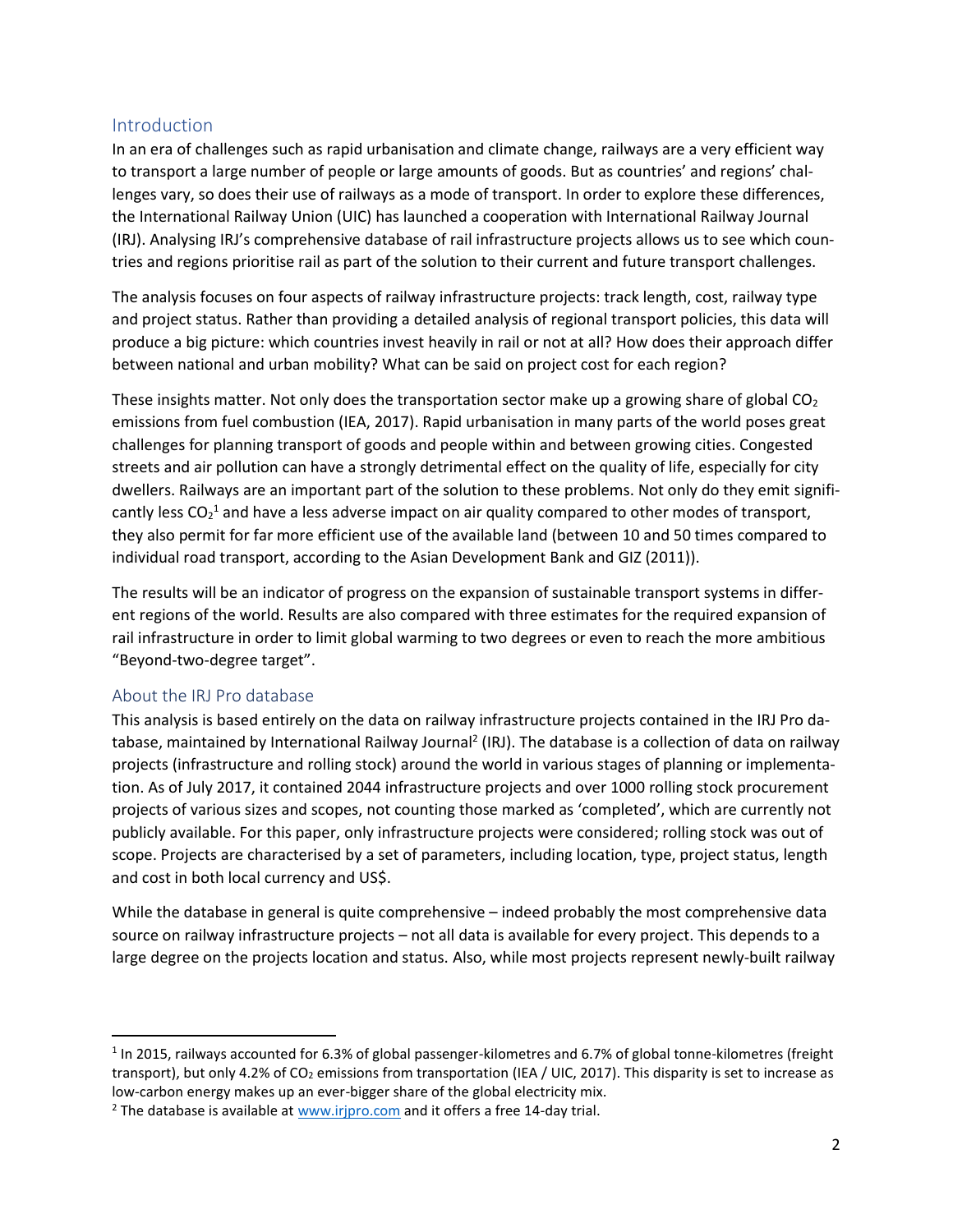lines, some include mere track-doubling of existing lines. The number of track-kilometres built in a project thus does not always equal a line extension of the same length, which would depend on whether a single or double track is built.

## Methodology

The present analysis is based on a database of railway track infrastructure projects around the world, assembled and maintained by the International Railway Journal (IRJ). The analysis provides a snapshot of projects worldwide in different stages of planning or completion as of July 2017.

## Filtering criteria

In order to analyse the raw data (and to prevent the data from changing as the database continues to be updated), it was imported to Microsoft Excel. Pivot tables were then used to filter and analyse the data (e.g. by continent, project status or track length). After excluding completed projects and those with high uncertainty regarding implementation, as explained below, a total of 1499 projects were analysed. Depending on the analysis, one or several of the following filtering criteria were then applied:

### **Length and cost**

Projects were compared primarily based on track length and indicated project cost. The indicated track length was assumed to be fairly reliable, as the projected route can be easily verified. Project cost, on the other hand proved to be a major source of uncertainty. While 1371 entries contain a figure on track length (not counting excluded project statuses, see above), only 808 contain data on cost. Deliberately leaving these two fields blank allowed IRJ to eliminate a potential source of double counting in cases where subprojects or track sections were listed individually. In other cases, a simple lack of data might have been the reason. Generally, the cost indicated in the database includes all infrastructure-related expenses, including track-building, signalling, stations, bridges & tunnels etc. Some projects seem to factor in rolling stock, although these projects are probably the exception.

When comparing track length and cost per region, projects without indication of costs were included nevertheless at a cost of zero to cover as many projects as possible. **The cost figures calculated below are therefore to be seen as minimum values which would be higher if all data were available** (except cost per km, see below).

Outliers with implausibly high cost figures were verified using publicly available sources and corrected where necessary. Partly for this reason, monorail projects were not considered (10 in total).

#### **Cost per km**

 $\overline{\phantom{a}}$ 

This value was derived considering only projects with data for both track length and cost to avoid distortion. The remaining 1150 projects were then further divided to match the other sorting criteria.

### **Continent/country**

Sorting by those two factors allowed to reveal regional differences. Countries were also classified according to their economic development. Thus, for every region there is a subcategory for countries that are not among the 78 "high-income countries" as defined by the World Bank (GNI per capita of \$12.236 or more) $^3$ .

<sup>&</sup>lt;sup>3</sup> This definition includes all African countries, Latin America (excl. Chile and Uruguay), most of Asia (notably China, India, Turkey), Canada and the United States in North America and a few countries in Eastern Europe.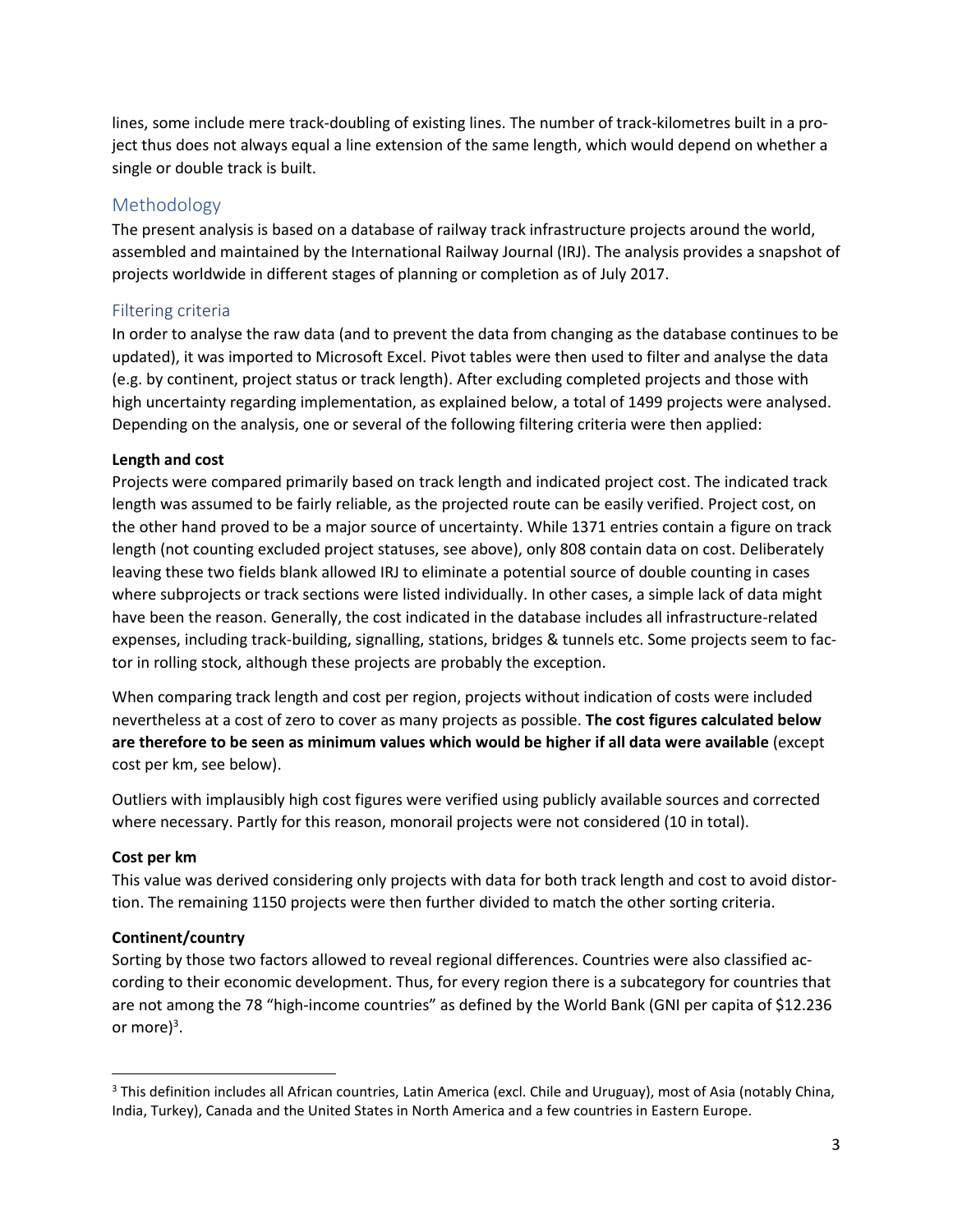For technical reasons, the "Europe" region covers geographical Europe plus all of Russia. "Asia" also includes Western Asia and the Middle East, including all of Turkey. "North America" covers the USA, Canada, Mexico and the Dominican Republic (as well as other countries for which no projects are listed). "Australasia" covers mostly Australia and New Zealand.

#### **Project type**

This analysis considers six of the seven rail types between which the IRJ database distinguishes (monorail is excluded). These are grouped in different ways, depending on the context. Commuter rail is thus both heavy rail and urban rail. Please note that the database differentiates between metro and (other) light rail systems such as tramways. Heavy haul lines are dedicated to freight.



#### **Project phase groups**

In order to account for different degrees of certainty of planned projects compared to those already in implementation, the analysis followed a two-tiered approach. Each project was allocated to either the **Planning group** (comprising project statuses planning, preliminary/detailed design, tendering and contract awarded) or the **Implementation group** (under construction or commissioning).

The distinction between the planning and implementation group was made based on an assessment of the confidence regarding a given project's implementation. A project with awarded contract has incurred an initial investment, but this is a negligible part of the investment volume once construction has started. Assuming that a higher investment volume results in higher commitment, completion has thus become much more likely.

**Project statuses "proposed" (274 projects), "feasibility study" (185 projects), "suspended" (80 projects) and "unknown"/blank (6 projects) were not included in any group or other consideration due to the low confidence in their implementation.**

### **Construction start / completion**

It would have been interesting to provide a time series of how project volumes developed over the years. However, this proved to be inconclusive due to a strong overrepresentation of current projects (data about past and future projects is less comprehensive).

### Data Overview

The following pages present aggregated data according to project phase group, railway type and region. Since China and India more often than not make up an outsized portion of the world's total, their data is also presented separately (they are both still included in the numbers for Asia though).

Please note that when it comes to cost per km, some figures are based on a very low number of projects. For this reason, the number of projects is mentioned as well. Also, while the IRJ database does include rolling stock procurement projects, these are not represented in the following tables (although some projects seem to include cost for rolling stock).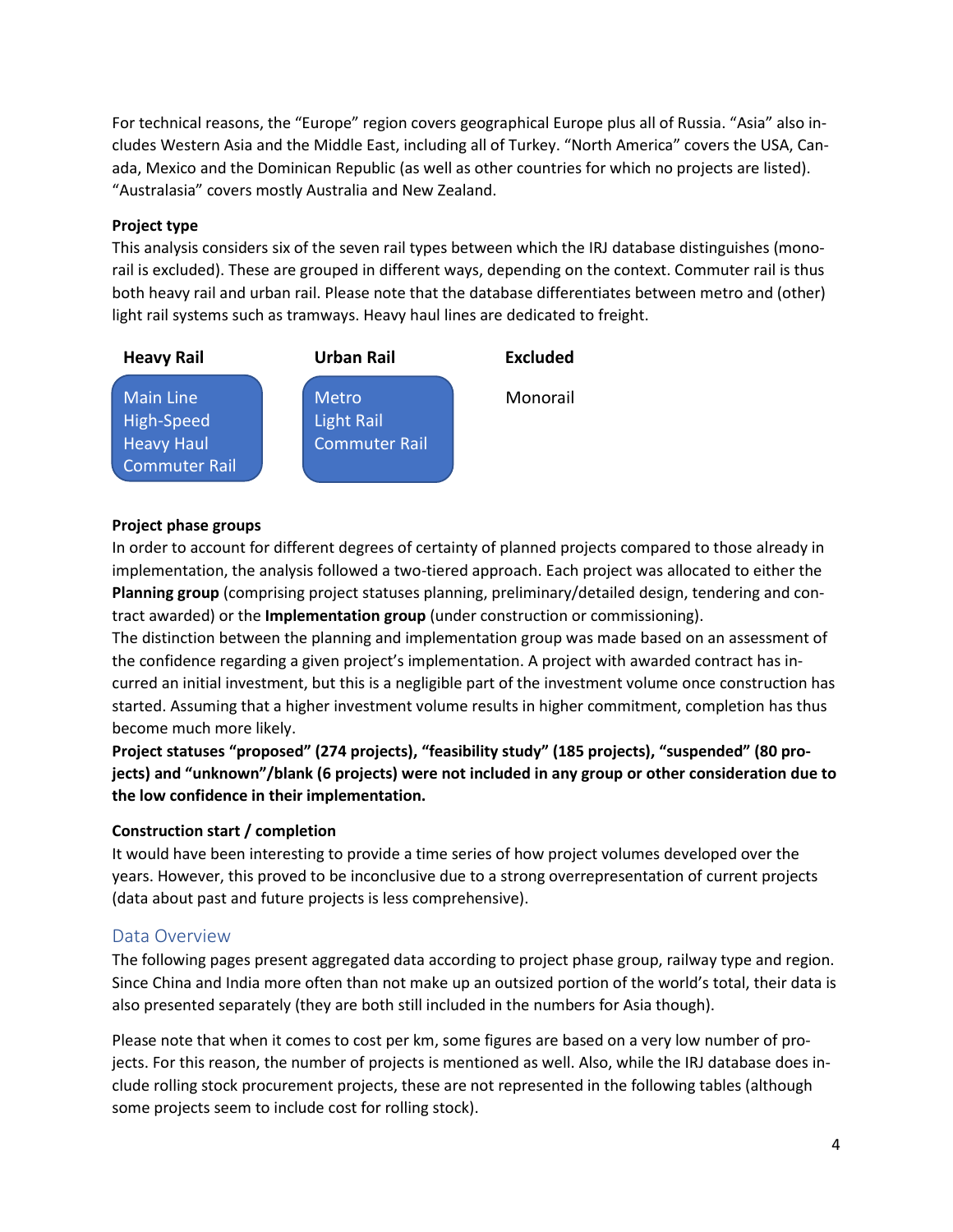## All Rail (excluding monorail) projects by region and implementation status

|                 |                         |              |                 | Track length (km)                  |               |              |                 | Min. estimated project cost (bn \$) |                 |
|-----------------|-------------------------|--------------|-----------------|------------------------------------|---------------|--------------|-----------------|-------------------------------------|-----------------|
| Region          | no. of<br>pro-<br>jects | <b>Total</b> | $%$ of<br>world | low/mid-in-<br>come coun-<br>tries | % of<br>world | <b>Total</b> | $%$ of<br>world | low/mid-in-<br>come coun-<br>tries  | $%$ of<br>world |
| Africa          | 45                      | 8'002        | 12%             | 8'002                              | 12%           | 64           | 5%              | 64                                  | 5%              |
| Asia            | 426                     | 47'474       | 72%             | 45'132                             | 68%           | 951          | 74%             | 200                                 | 16%             |
| Australasia     | 8                       | 112          | 0%              | 0                                  | 0%            | 12           | 1%              | 0                                   | 0%              |
| Europe          | 117                     | 4'473        | 7%              | 428                                | 1%            | 166          | 13%             | 7                                   | 1%              |
| North America   | 42                      | 865          | 1%              | 128                                | 0%            | 55           | 4%              | 4                                   | 0%              |
| South America   | 26                      | 4'979        | 8%              | 4'941                              | 7%            | 34           | 3%              | 32                                  | 2%              |
| World (constr.) | 664                     | 65'905       | 100%            | 58'632                             | 89%           | 1'283        | 100%            | 307                                 | 24%             |
| China           | 237                     |              |                 | 26'218                             | 40%           |              |                 | 602                                 | 47%             |
| India           | 57                      |              |                 | 6'191                              | 9%            |              |                 | 46                                  | 4%              |

 $\blacksquare$ 

# **Track under construction & commissioning**

# **Track planned** (incl. projects in stages of planning, preliminary/detailed design, tendering and awarded contract

|               |                         |              |                 | Track length (km)                  |                 |              |                 | Min. estimated project cost (bn \$) |                 |
|---------------|-------------------------|--------------|-----------------|------------------------------------|-----------------|--------------|-----------------|-------------------------------------|-----------------|
| <b>Region</b> | no. of<br>pro-<br>jects | <b>Total</b> | $%$ of<br>world | low/mid-in-<br>come coun-<br>tries | $%$ of<br>world | <b>Total</b> | $%$ of<br>world | low/mid-in-<br>come coun-<br>tries  | $%$ of<br>world |
| Africa        | 84                      | 17'876       | 24%             | 17'876                             | 24%             | 87           | 10%             | 87                                  | 10%             |
| Asia          | 451                     | 31'497       | 42%             | 26'557                             | 36%             | 404          | 47%             | 276                                 | 32%             |
| Australasia   | 11                      | 1'786        | 2%              | 0                                  | 0%              | 27           | 3%              | 0                                   | 0%              |
| Europe        | 186                     | 11'261       | 15%             | 5'036                              | 7%              | 229          | 27%             | 32                                  | 4%              |
| North America | 52                      | 1'034        | 1%              | 20                                 | 0%              | 65           | 8%              | 1                                   | 0%              |
| South America | 39                      | 10'658       | 14%             | 10'649                             | 14%             | 41           | 5%              | 41                                  | 5%              |
| World (plan.) | 823                     | 74'111       | 100%            | 60'138                             | 81%             | 852          | 100%            | 437                                 | 51%             |
| China         | 194                     |              |                 | 7'402                              | 10%             |              |                 | 174                                 | 20%             |
| India         | 87                      |              |                 | 6'211                              | 8%              |              |                 | 41                                  | 5%              |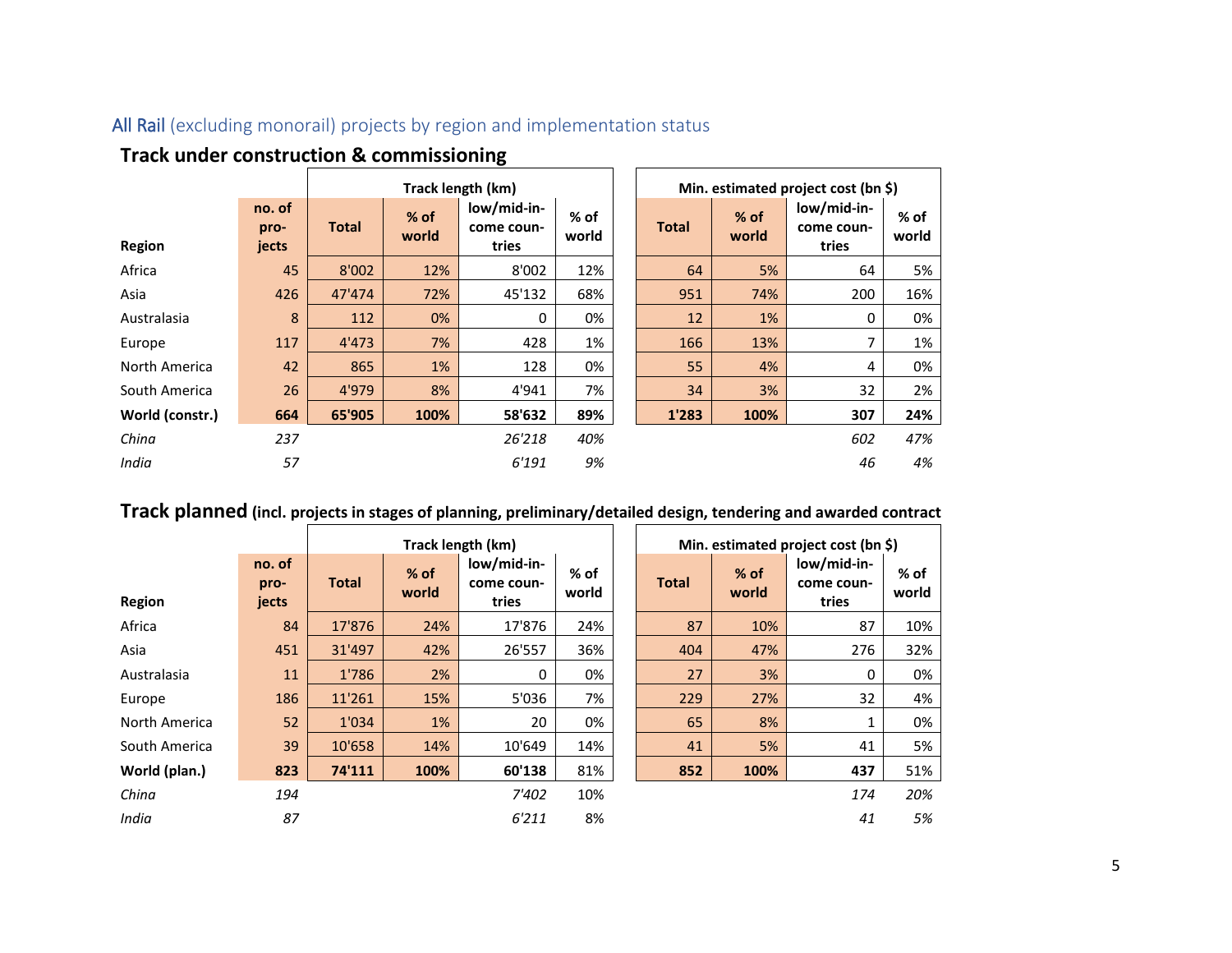## Heavy Rail excl. High-Speed projects by region and implementation status (main line, commuter rail, heavy haul)

 $\blacksquare$ 

|                 |                         |              |                 | Track length (km)               |               |              |                 | Min. estimated project cost (bn \$) |               |                               |              | Cost per km in m\$              |
|-----------------|-------------------------|--------------|-----------------|---------------------------------|---------------|--------------|-----------------|-------------------------------------|---------------|-------------------------------|--------------|---------------------------------|
| <b>Region</b>   | no. of<br>pro-<br>jects | <b>Total</b> | $%$ of<br>world | low/mid-<br>income<br>countries | % of<br>world | <b>Total</b> | $%$ of<br>world | low/mid-<br>income<br>countries     | % of<br>world | no. of<br>projects<br>counted | <b>Total</b> | low/mid-<br>income<br>countries |
| Africa          | 25                      | 7'360        | 21%             | 7'360                           | 21%           | 30           | 8%              | 30                                  | 8%            | 16                            | 7.9          | 7.9                             |
| Asia            | 75                      | 21'461       | 61%             | 20'568                          | 59%           | 282          | 72%             | 185                                 | 47%           | 60                            | 14.7         | 10.1                            |
| Australasia     | $\overline{4}$          | 58           | 0%              | 0                               | 0%            | 4            | 1%              | 0                                   | 0%            | $\overline{a}$                | 322.5        | N/A                             |
| Europe          | 28                      | 928          | 3%              | 268                             | 1%            | 50           | 13%             | 5                                   | 1%            | 24                            | 61.0         | 19.3                            |
| North America   | 11                      | 338          | 1%              | 58                              | 0%            | 15           | 4%              | 2                                   | 0%            | 6                             | 44.9         | 33.4                            |
| South America   | 9                       | 4'757        | 14%             | 4'757                           | 14%           | 9            | 2%              | 9                                   | 2%            | 5                             | 2.9          | 2.9                             |
| World (constr.) | 152                     | 34'902       | 100%            | 33'011                          | 95%           | 390          | 100%            | 231                                 | 59%           | 113                           | 14.2         | N/A                             |
| China           | 20                      |              |                 | 7'599                           | 22%           |              |                 | 95                                  | 24%           | 20                            |              | 12.5                            |
| India           | 21                      |              |                 | 5'587                           | 16%           |              |                 | 22                                  | 6%            | 14                            |              | 4.6                             |

## **Track under construction & commissioning**

## **Track planned** (incl. projects in stages of planning, preliminary/detailed design, tendering and awarded contract)

|               |                         |              |               | Track length (km)               |               |              |               | Min. estimated project cost (bn $\zeta$ ) |               |                               |              | Cost per km in m\$              |
|---------------|-------------------------|--------------|---------------|---------------------------------|---------------|--------------|---------------|-------------------------------------------|---------------|-------------------------------|--------------|---------------------------------|
| Region        | no. of<br>pro-<br>jects | <b>Total</b> | % of<br>world | low/mid-<br>income<br>countries | % of<br>world | <b>Total</b> | % of<br>world | low/mid-<br>income<br>countries           | % of<br>world | no. of<br>projects<br>counted | <b>Total</b> | low/mid-<br>income<br>countries |
| Africa        | 43                      | 16'960       | 34%           | 16'960                          | 34%           | 70           | 31%           | 70                                        | 31%           | 18                            | 6.0          | 6.0                             |
| Asia          | 106                     | 19'288       | 38%           | 16'091                          | 32%           | 109          | 49%           | 71                                        | 32%           | 45                            | 9.4          | 8.2                             |
| Australasia   | 6                       | 1'730        | 3%            | 0                               | 0%            | 8            | 4%            | 0                                         | 0%            | $\mathbf{1}$                  | 4.7          | N/A                             |
| Europe        | 46                      | 1'634        | 3%            | 968                             | 2%            | 14           | 6%            |                                           | 0%            | 19                            | 20.2         | 9.9                             |
| North America | 10                      | 146          | 0%            | 0                               | 0%            | 3            | 1%            | 0                                         | 0%            | 5                             | 22.6         | N/A                             |
| South America | 21                      | 10'421       | 21%           | 10'421                          | 21%           | 19           | 8%            | 19                                        | 8%            | $\overline{8}$                | 3.1          | 3.1                             |
| World (plan.) | 232                     | 50'179       | 100%          | 44'439                          | 89%           | 223          | 100%          | 160                                       | 72%           | 96                            | 7.0          | N/A                             |
| China         | 20                      |              |               | 2'043                           | 4%            |              |               | 14                                        | 6%            | 6                             |              | 13.5                            |
| India         | 37                      |              |               | 4'193                           | 8%            |              |               | 4                                         | 2%            | 14                            |              | 2.1                             |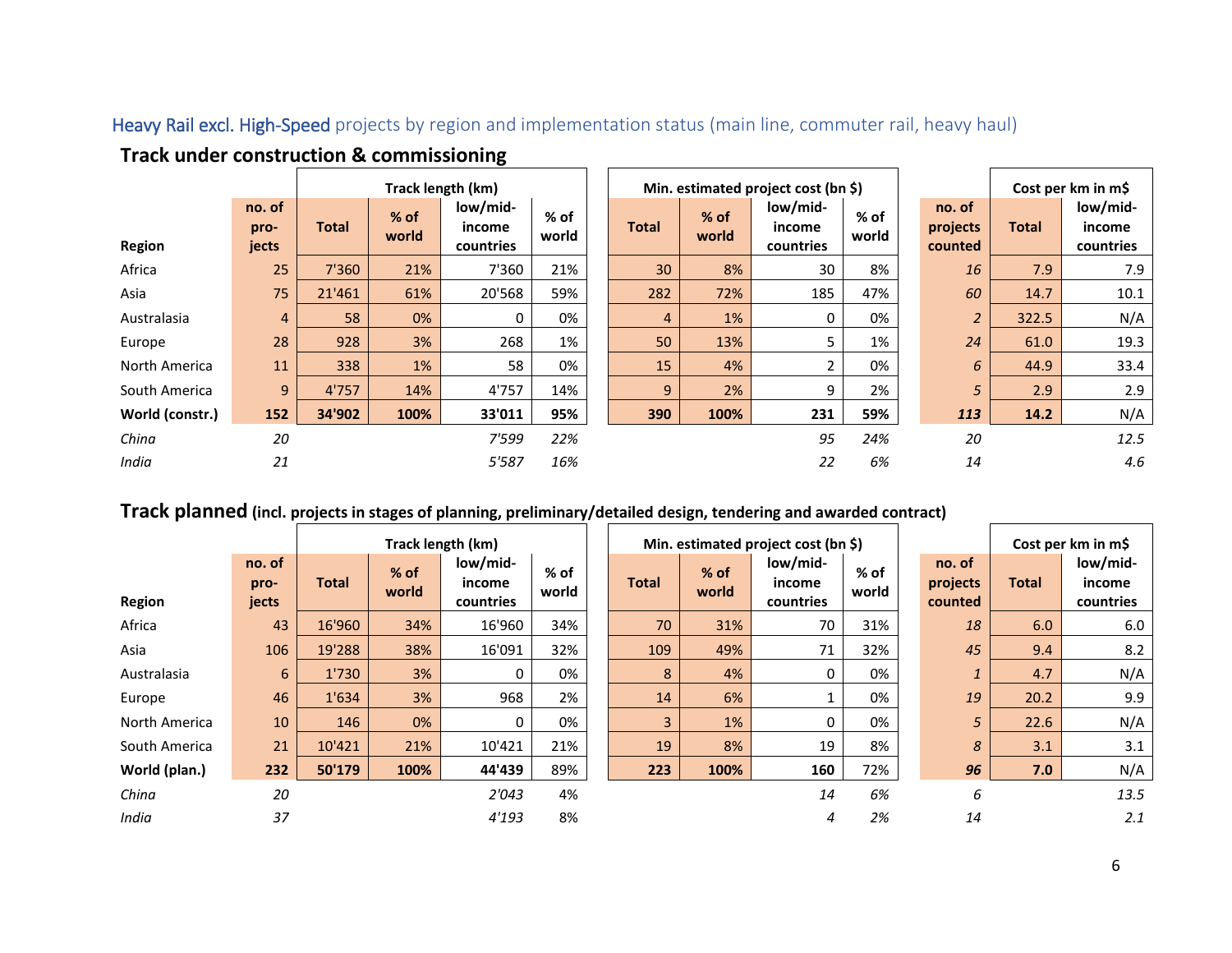## High-Speed projects by region and implementation status

|                 |                    |              |                 | Track length (km)               |               |       |                 | Min. estimated project cost (bn \$) |                 |                    |              | Cost per km in m\$              |
|-----------------|--------------------|--------------|-----------------|---------------------------------|---------------|-------|-----------------|-------------------------------------|-----------------|--------------------|--------------|---------------------------------|
| Region          | no. of<br>projects | <b>Total</b> | $%$ of<br>world | low/mid-<br>income<br>countries | % of<br>world | Total | $%$ of<br>world | low/mid-<br>income<br>countries     | $%$ of<br>world | no. of<br>projects | <b>Total</b> | low/mid-<br>income<br>countries |
| Africa          | $\overline{2}$     | 318          | 1%              | 318                             | 1%            | 23.5  | 7%              | 23.5                                | 7%              | $\overline{2}$     | 74.0         | 74.0                            |
| Asia            | 46                 | 18'779       | 85%             | 17'973                          | 81%           | 230.0 | 69%             | 178.6                               | 54%             | 36                 | 15.8         | 12.9                            |
| Australasia     | $\mathbf{0}$       | 0            | 0%              | 0                               | 0%            | 0.0   | 0%              | 0.0                                 | 0%              | $\mathbf 0$        | N/A          | N/A                             |
| Europe          | 23                 | 2'954        | 13%             | 0                               | 0%            | 77.3  | 23%             | 0.0                                 | 0%              | 21                 | 31.4         | N/A                             |
| North America   | $\overline{2}$     | 151          | 1%              | 0                               | 0%            | 2.2   | 1%              | 0.0                                 | 0%              | $\overline{2}$     | 14.5         | N/A                             |
| South America   | $\mathbf{0}$       | $\mathbf{0}$ | 0%              | 0                               | 0%            | 0.0   | 0%              | 0.0                                 | 0%              | $\mathbf{0}$       | N/A          | N/A                             |
| World (constr.) | 73                 | 22'203       | 100%            | 18'291                          | 82%           | 333.1 | 100%            | 202.1                               | 61%             | 61                 | 19.0         | N/A                             |
| China           | 29                 |              |                 | 13'442                          | 61%           |       |                 | 168.6                               | 51%             | 24                 |              | 13.8                            |
| India           | 0                  |              |                 | 0                               | 0%            |       |                 | 0.0                                 | 0%              | 0                  |              | n.a.                            |

## **Track under construction & commissioning**

## **Track planned** (incl. projects in stages of planning, preliminary/detailed design, tendering and awarded contract)

|               |                    |              |                 | Track length (km)               |                 |              |                 | Min. estimated project cost (bn \$) |               |                    |              | Cost per km in m\$              |
|---------------|--------------------|--------------|-----------------|---------------------------------|-----------------|--------------|-----------------|-------------------------------------|---------------|--------------------|--------------|---------------------------------|
| Region        | no. of<br>projects | <b>Total</b> | $%$ of<br>world | low/mid-<br>income<br>countries | $%$ of<br>world | <b>Total</b> | $%$ of<br>world | low/mid-<br>income<br>countries     | % of<br>world | no. of<br>projects | <b>Total</b> | low/mid-<br>income<br>countries |
| Africa        | $\overline{4}$     | 390          | 3%              | 390                             | 3%              | 11.6         | 4%              | 11.6                                | 4%            | $\mathbf{1}$       | 57.7         | 57.7                            |
| Asia          | 26                 | 5'535        | 37%             | 4'731                           | 31%             | 78.6         | 29%             | 32.8                                | 12%           | 11                 | 35.0         | 22.7                            |
| Australasia   | $\mathbf{0}$       | 0            | 0%              | 0                               | 0%              | 0.0          | 0%              | 0.0                                 | 0%            | $\mathbf{0}$       | N/A          | N/A                             |
| Europe        | 37                 | 8'744        | 58%             | 3'750                           | 25%             | 173.7        | 64%             | 25.0                                | 9%            | 14                 | 47.5         | 32.5                            |
| North America | $\overline{2}$     | 353          | 2%              | 0                               | 0%              | 8.3          | 3%              | $0.0\,$                             | 0%            | $\overline{2}$     | 23.6         | N/A                             |
| South America | $\mathbf{0}$       | $\Omega$     | 0%              | $\Omega$                        | 0%              | 0.0          | 0%              | 0.0                                 | 0%            | $\mathbf{0}$       | N/A          | N/A                             |
| World (plan.) | 69                 | 15'022       | 100%            | 8'871                           | 59%             | 272.2        | 100%            | 69.4                                | 25%           | 28                 | 42.1         | N/A                             |
| China         | ⇁                  |              |                 | 1'087                           | 7%              |              |                 | 17.3                                | 6%            | 6                  |              | 18.5                            |
| India         |                    |              |                 | 1'169                           | 8%              |              |                 | 15.5                                | 6%            |                    |              | 30.7                            |

 $\Gamma$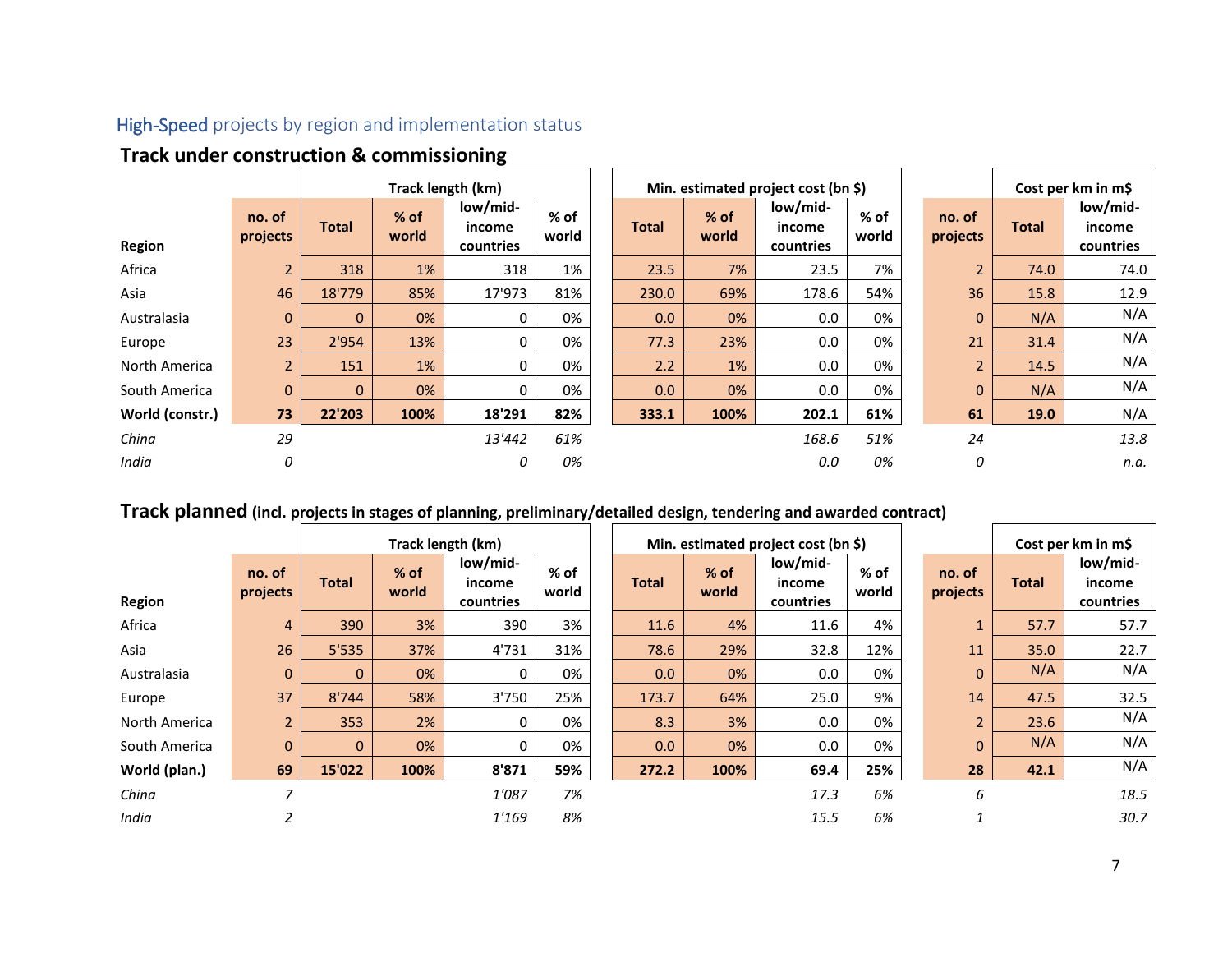## Commuter Rail projects by region and implementation status

|                 | Track under construction & commissioning |              |                 |                                 |               |  |              |                 |                                     |               |  |                         |              |                                 |
|-----------------|------------------------------------------|--------------|-----------------|---------------------------------|---------------|--|--------------|-----------------|-------------------------------------|---------------|--|-------------------------|--------------|---------------------------------|
|                 |                                          |              |                 | Track length (km)               |               |  |              |                 | Min. estimated project cost (bn \$) |               |  |                         |              | Cost per km in m\$              |
| <b>Region</b>   | no. of<br>pro-<br>jects                  | <b>Total</b> | $%$ of<br>world | low/mid-<br>income<br>countries | % of<br>world |  | <b>Total</b> | $%$ of<br>world | low/mid-<br>income<br>countries     | % of<br>world |  | no. of<br>pro-<br>jects | <b>Total</b> | low/mid-<br>income<br>countries |
| Africa          | $\overline{2}$                           | 75           | 12%             | 75                              | 12%           |  | 0.9          | 2%              | 0.2                                 | 0%            |  | $\overline{2}$          | 12.3         | 12.3                            |
| Asia            | $\overline{4}$                           | 90           | 15%             | 90                              | 15%           |  | 3.0          | 7%              | 3.0                                 | 7%            |  | $\overline{3}$          | 60.0         | 60.0                            |
| Australasia     | $\overline{4}$                           | 58           | 10%             | $\Omega$                        | 0%            |  | 3.8          | 9%              | 0.0                                 | 0%            |  | $\overline{2}$          | 322.5        | N/A                             |
| Europe          | 8                                        | 199          | 33%             | $\Omega$                        | 0%            |  | 30.0         | 71%             | 0.0                                 | 0%            |  | $\overline{7}$          | 150.7        | N/A                             |
| North America   | $\overline{3}$                           | 131          | 22%             | 0                               | 0%            |  | 1.9          | 4%              | 0.0                                 | 0%            |  | $\overline{3}$          | 14.3         | N/A                             |
| South America   | $\overline{2}$                           | 49           | 8%              | 49                              | 8%            |  | 2.9          | 7%              | 2.9                                 | 7%            |  | $\mathbf{1}$            | 77.0         | 77.0                            |
| World (constr.) | 23                                       | 602          | 100%            | 214                             | 36%           |  | 42.4         | 100%            | 6.1                                 | 14%           |  | 18                      | 90.3         | N/A                             |
| China           | $\mathbf{1}$                             |              |                 | 9                               | 1%            |  |              |                 | 0.4                                 | 1%            |  | $\mathbf{1}$            |              | 43.3                            |
| India           | 0                                        |              |                 | 0                               | 0%            |  |              |                 | 0.0                                 | 0%            |  | 0                       |              | N/A                             |

## **Track under construction & commissioning**

## **Track planned (incl. projects in stages of planning, preliminary/detailed design, tendering and awarded contract)**

|               |                         |              |                 | Track length (km)               |               |              |                 | Min. estimated project cost (bn $\zeta$ ) |               |                         |              | Cost per km in m\$              |
|---------------|-------------------------|--------------|-----------------|---------------------------------|---------------|--------------|-----------------|-------------------------------------------|---------------|-------------------------|--------------|---------------------------------|
| Region        | no. of<br>pro-<br>jects | <b>Total</b> | $%$ of<br>world | low/mid-<br>income<br>countries | % of<br>world | <b>Total</b> | $%$ of<br>world | low/mid-<br>income<br>countries           | % of<br>world | no. of<br>pro-<br>jects | <b>Total</b> | low/mid-<br>income<br>countries |
| Africa        | $\overline{2}$          | 19           | 4%              | 19                              | 4%            | 0.0          | 0%              | 0.0                                       | 0%            | $\mathbf{0}$            | N/A          | N/A                             |
| Asia          | $\overline{7}$          | 258          | 55%             | 189                             | 40%           | 10.0         | 68%             | 5.0                                       | 34%           | $\overline{3}$          | 75.8         | 78.7                            |
| Australasia   | $\mathbf{1}$            | 10           | 2%              | 0                               | 0%            | 0.0          | 0%              | 0.0                                       | 0%            | $\mathbf{0}$            | N/A          | N/A                             |
| Europe        | 10                      | 53           | 11%             | $\Omega$                        | 0%            | 1.5          | 10%             | 0.0                                       | 0%            | $\overline{3}$          | 19.9         | N/A                             |
| North America | 5                       | 130          | 27%             | 0                               | 0%            | 2.9          | 20%             | 0.0                                       | 0%            | 5                       | 22.6         | N/A                             |
| South America | $\mathbf{1}$            | 5            | 1%              |                                 | 1%            | 0.2          | 2%              | 0.2                                       | 2%            | $\mathbf{1}$            | 52.6         | 52.6                            |
| World (plan.) | 26                      | 474          | 100%            | 212                             | 45%           | 14.6         | 100%            | 5.2                                       | 36%           | 12                      | 44.9         | N/A                             |
| China         | 0                       |              |                 | 0                               | 0%            |              |                 | 0.0                                       | 0%            | 0                       |              | N/A                             |
| India         |                         |              |                 | 47                              | 10%           |              |                 | 0.0                                       | 0%            | 0                       |              | N/A                             |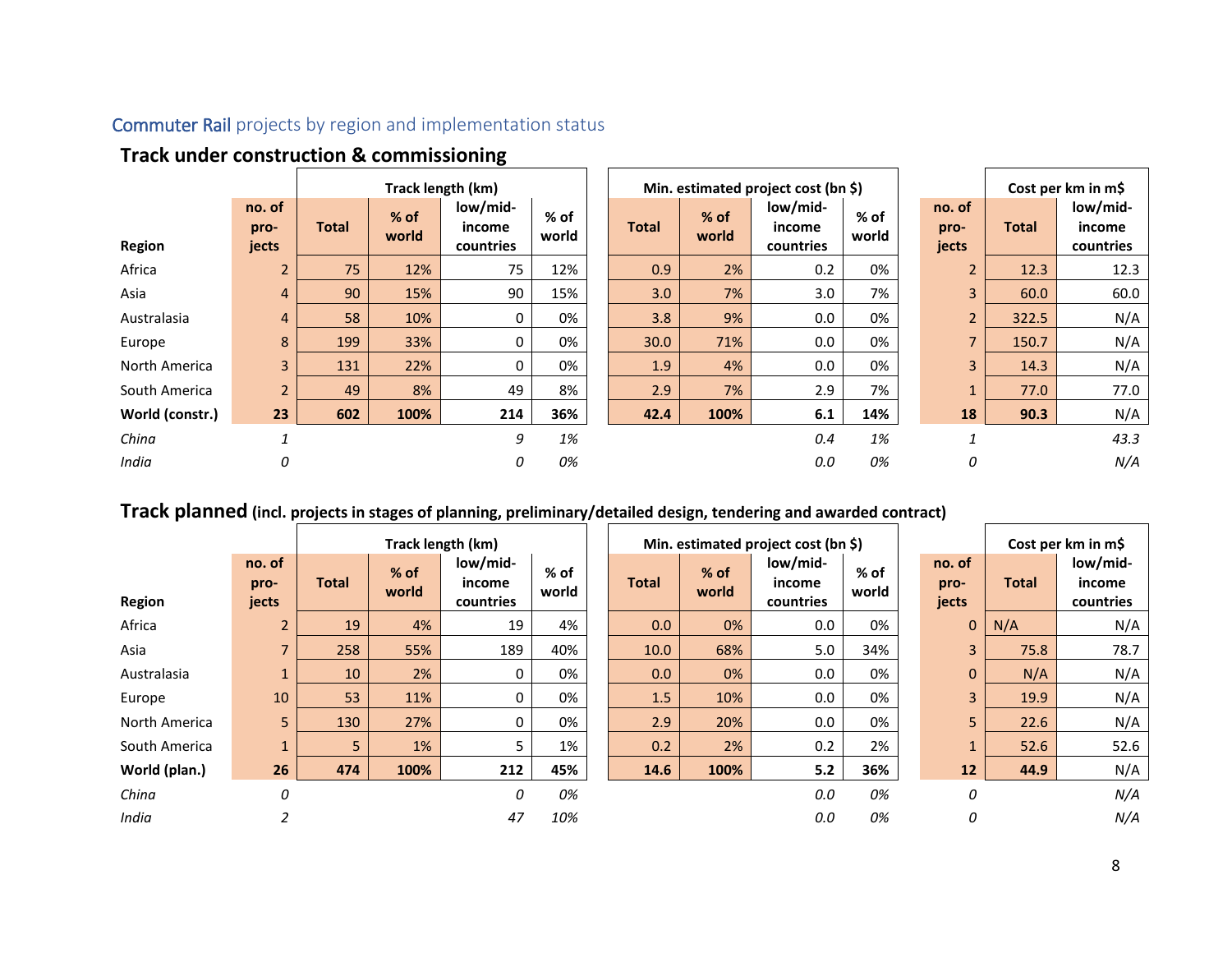## Metro projects by region and implementation status

|                 |                         |              |                 | Track length (km)               |                 |       |                 | Min. estimated project cost (bn \$) |               |                         |              | Cost per km in m\$              |
|-----------------|-------------------------|--------------|-----------------|---------------------------------|-----------------|-------|-----------------|-------------------------------------|---------------|-------------------------|--------------|---------------------------------|
| <b>Region</b>   | no. of<br>pro-<br>jects | <b>Total</b> | $%$ of<br>world | low/mid-<br>income<br>countries | $%$ of<br>world | Total | $%$ of<br>world | low/mid-<br>income<br>countries     | % of<br>world | no. of<br>pro-<br>jects | <b>Total</b> | low/mid-<br>income<br>countries |
| Africa          | 3                       | 11           | 0%              | 11                              | 0%              | 0.2   | 0%              | 0.2                                 | 0%            | $\overline{2}$          | 35.4         | 35.4                            |
| Asia            | 269                     | 6'728        | 91%             | 6'212                           | 84%             | 420.0 | 85%             | 374.9                               | 76%           | 175                     | 85.0         | 81.7                            |
| Australasia     | $\mathbf{1}$            | 23           | 0%              | 0                               | 0%              | 6.3   | 1%              | 0.0                                 | 0%            | $\mathbf{1}$            | 272.3        | N/A                             |
| Europe          | 35                      | 350          | 5%              | 160                             | 2%              | 30.9  | 6%              | 2.2                                 | 0%            | 26                      | 142.5        | 56.1                            |
| North America   | $\overline{7}$          | 111          | 1%              | 48                              | 1%              | 12.6  | 3%              | 470.0                               | 95%           | 6                       | 126.6        | 13.0                            |
| South America   | 14                      | 192          | 3%              | 155                             | 2%              | 24.5  | 5%              | 21.8                                | 4%            | 13                      | 127.7        | 140.8                           |
| World (constr.) | 329                     | 7'415        | 100%            | 6'485                           | 87%             | 494.4 | 100%            | 399.5                               | 81%           | 223                     | 90.3         | N/A                             |
| China           | 172                     |              |                 | 4'892                           | 66%             |       |                 | 326.3                               | 66%           | 119                     |              | 87.2                            |
| India           | 35                      |              |                 | 604                             | 8%              |       |                 | 23.7                                | 5%            | 21                      |              | 66.0                            |

## **Track under construction & commissioning**

## **Track planned (incl. projects in stages of planning, preliminary/detailed design, tendering and awarded contract)**

|               |                         |              |                 | Track length (km)               |               |              |                 | Min. estimated project cost (bn \$) |               |                         |              | Cost per km in m\$              |
|---------------|-------------------------|--------------|-----------------|---------------------------------|---------------|--------------|-----------------|-------------------------------------|---------------|-------------------------|--------------|---------------------------------|
| Region        | no. of<br>pro-<br>jects | <b>Total</b> | $%$ of<br>world | low/mid-<br>income<br>countries | % of<br>world | <b>Total</b> | $%$ of<br>world | low/mid-<br>income<br>countries     | % of<br>world | no. of<br>pro-<br>jects | <b>Total</b> | low/mid-<br>income<br>countries |
| Africa        | 8                       | 70           | 1%              | 70                              | 1%            | 1.4          | 0%              | 1.4                                 | 0%            | $\mathbf{1}$            | 110.8        | 110.8                           |
| Asia          | 268                     | 6'033        | 90%             | 5'418                           | 80%           | 198.5        | 68%             | 167.0                               | 58%           | 68                      | 112.6        | 110.4                           |
| Australasia   | $\overline{2}$          | 40           | $1\%$           | 0                               | 0%            | 17.7         | 6%              | 0.0                                 | 0%            | $\overline{2}$          | 441.4        | N/A                             |
| Europe        | 43                      | 319          | 5%              | 132                             | 2%            | 30.9         | 11%             | 3.1                                 | 1%            | 20                      | 123.3        | 64.8                            |
| North America | $\overline{7}$          | 134          | 2%              | 20                              | 0%            | 20.5         | 7%              | 0.9                                 | 0%            | $\overline{7}$          | 152.8        | 42.5                            |
| South America | 11                      | 136          | 2%              | 136                             | 2%            | 20.9         | 7%              | 20.9                                | 7%            | 3                       | 366.7        | 366.7                           |
| World (plan.) | 339                     | 6'732        | 100%            | 5'776                           | 86%           | 289.9        | 100%            | 193.3                               | 67%           | 101                     | 128.5        | N/A                             |
| China         | 146                     |              |                 | 4'059                           | 60%           |              |                 | 140.4                               | 48%           | 39                      |              | 126.3                           |
| India         | 48                      |              |                 | 849                             | 13%           |              |                 | 21.4                                | 7%            | 18                      |              | 65.9                            |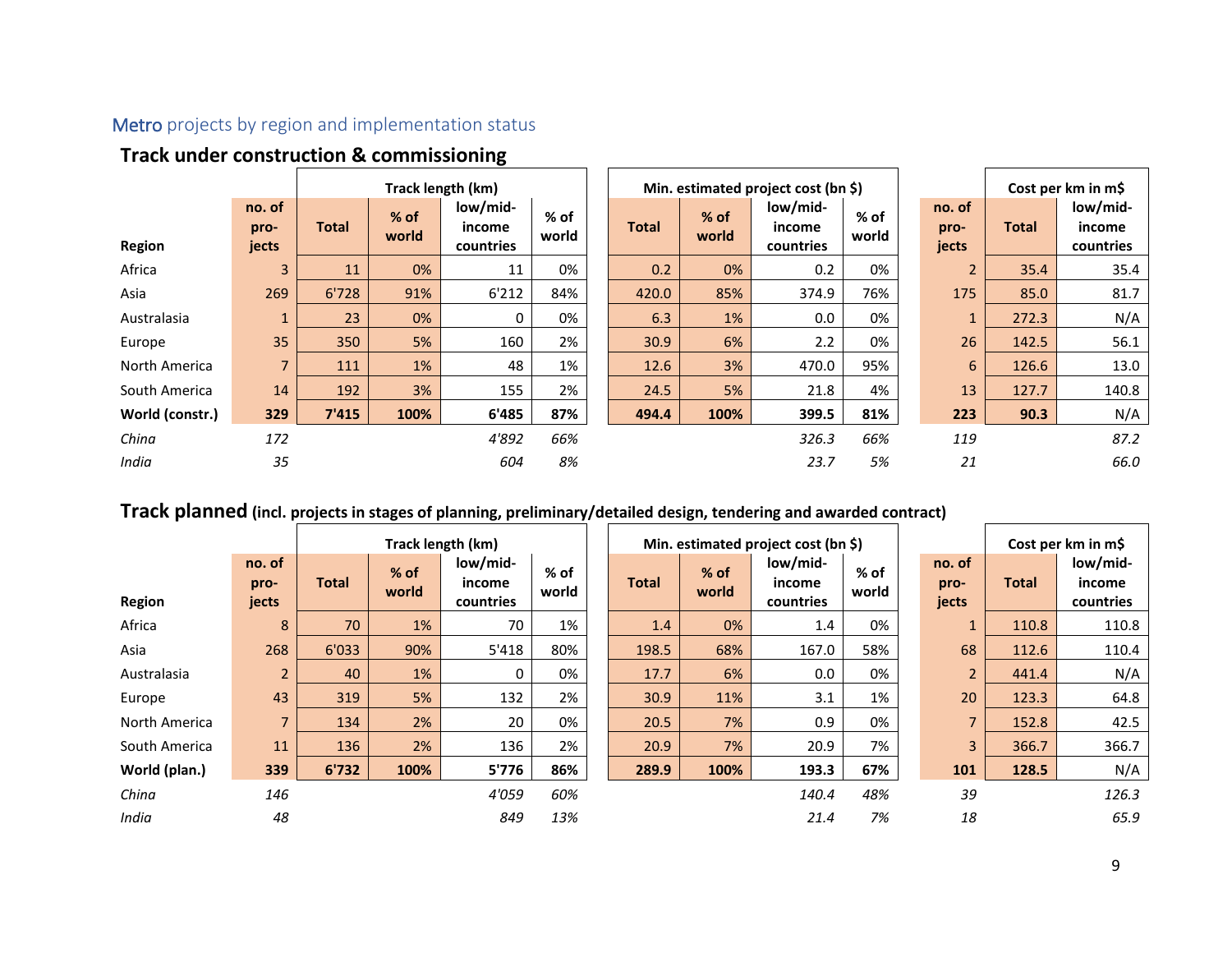## Light Rail projects by region and implementation status

|                 | <b>Track under construction &amp; commissioning</b> |              |                 |                                 |                 |  |              |                 |                                     |                 |  |                    |              |                                 |
|-----------------|-----------------------------------------------------|--------------|-----------------|---------------------------------|-----------------|--|--------------|-----------------|-------------------------------------|-----------------|--|--------------------|--------------|---------------------------------|
|                 |                                                     |              |                 | Track length (km)               |                 |  |              |                 | Min. estimated project cost (bn \$) |                 |  |                    |              | Cost per km in m\$              |
| Region          | no. of<br>projects                                  | <b>Total</b> | $%$ of<br>world | low/mid-<br>income<br>countries | $%$ of<br>world |  | <b>Total</b> | $%$ of<br>world | low/mid-<br>income<br>countries     | $%$ of<br>world |  | no. of<br>projects | <b>Total</b> | low/mid-<br>income<br>countries |
| Africa          | 15                                                  | 313          | 23%             | 313                             | 22.6%           |  | 10.1         | 16%             | 10.1                                | 15.6%           |  | 8                  | 70.6         | 70.6                            |
| Asia            | 36                                                  | 506          | 37%             | 380                             | 27.4%           |  | 18.5         | 29%             | 12.3                                | 19.0%           |  | 16                 | 69.7         | 73.5                            |
| Australasia     | 3                                                   | 31           | 2%              | 0                               | 0.0%            |  | 2.4          | 4%              | 0.0                                 | $0.0\%$         |  | 3                  | 75.5         | N/A                             |
| Europe          | 31                                                  | 240          | 17%             | 0                               | $0.0\%$         |  | 8.1          | 13%             | 0.0                                 | 0.0%            |  | 29                 | 33.9         | N/A                             |
| North America   | 22                                                  | 265          | 19%             | 23                              | 1.6%            |  | 25.2         | 39%             | 1.4                                 | 2.2%            |  | 21                 | 99.7         | 63.9                            |
| South America   | $\overline{3}$                                      | 30           | 2%              | 30                              | 2.1%            |  | 0.5          | 1%              | 0.5                                 | 0.8%            |  | 3                  | 18.5         | 18.5                            |
| World (constr.) | 110                                                 | 1'386        | 100%            | 745                             | 53.8%           |  | 64.8         | 100%            | 24.4                                | 37.7%           |  | 80                 | 67.4         | N/A                             |
| China           | 16                                                  |              |                 | 286                             | 21%             |  |              |                 | 11.4                                | 18%             |  | 8                  |              | 88.8                            |
| India           | 0                                                   |              |                 | 0                               | 0%              |  |              |                 | 0.0                                 | 0%              |  | 0                  |              | N/A                             |

## **Track under construction & commissioning**

## **Track planned** (incl. projects in stages of planning, preliminary/detailed design, tendering and awarded contract)

|               |                    |              |                 | Track length (km)               |                 |              |               | Min. estimated project cost (bn \$) |                 |                    |              | Cost per km in m\$              |
|---------------|--------------------|--------------|-----------------|---------------------------------|-----------------|--------------|---------------|-------------------------------------|-----------------|--------------------|--------------|---------------------------------|
| Region        | no. of<br>projects | <b>Total</b> | $%$ of<br>world | low/mid-<br>income<br>countries | $%$ of<br>world | <b>Total</b> | % of<br>world | low/mid-<br>income<br>countries     | $%$ of<br>world | no. of<br>projects | <b>Total</b> | low/mid-<br>income<br>countries |
| Africa        | 29                 | 456          | 21%             | 456                             | 21%             | 4.1          | 6%            | 4.1                                 | 6%              | $\overline{2}$     | 21.0         | 21.0                            |
| Asia          | 51                 | 641          | 29%             | 317                             | 15%             | 18.2         | 27%           | 4.8                                 | 7%              | 13                 | 65.6         | 33.7                            |
| Australasia   | $\overline{3}$     | 16           | 1%              | 0                               | 0%              | 1.1          | 2%            | 0.0                                 | 0%              | $\overline{2}$     | 71.9         | N/A                             |
| Europe        | 60                 | 564          | 26%             | 187                             | 9%              | 9.7          | 14%           | 3.3                                 | 5%              | 28                 | 25.8         | 44.2                            |
| North America | 33                 | 401          | 18%             | 0                               | 0%              | 32.9         | 49%           | 0.0                                 | 0%              | 30                 | 89.1         | N/A                             |
| South America | $\overline{7}$     | 102          | 5%              | 93                              | 4%              | 1.5          | 2%            | 1.3                                 | 2%              | 5                  | 18.1         | 17.3                            |
| World (plan.) | 183                | 2'179        | 100%            | 1'052                           | 48%             | 67.4         | 100%          | 13.5                                | 20%             | 80                 | 53.5         | N/A                             |
| China         | 21                 |              |                 | 213                             | 10%             |              |               | 2.8                                 | 4%              | 4                  |              | 26.1                            |
| India         | 0                  |              |                 | 0                               | 0%              |              |               | 0                                   | 0%              | 0                  |              | N/A                             |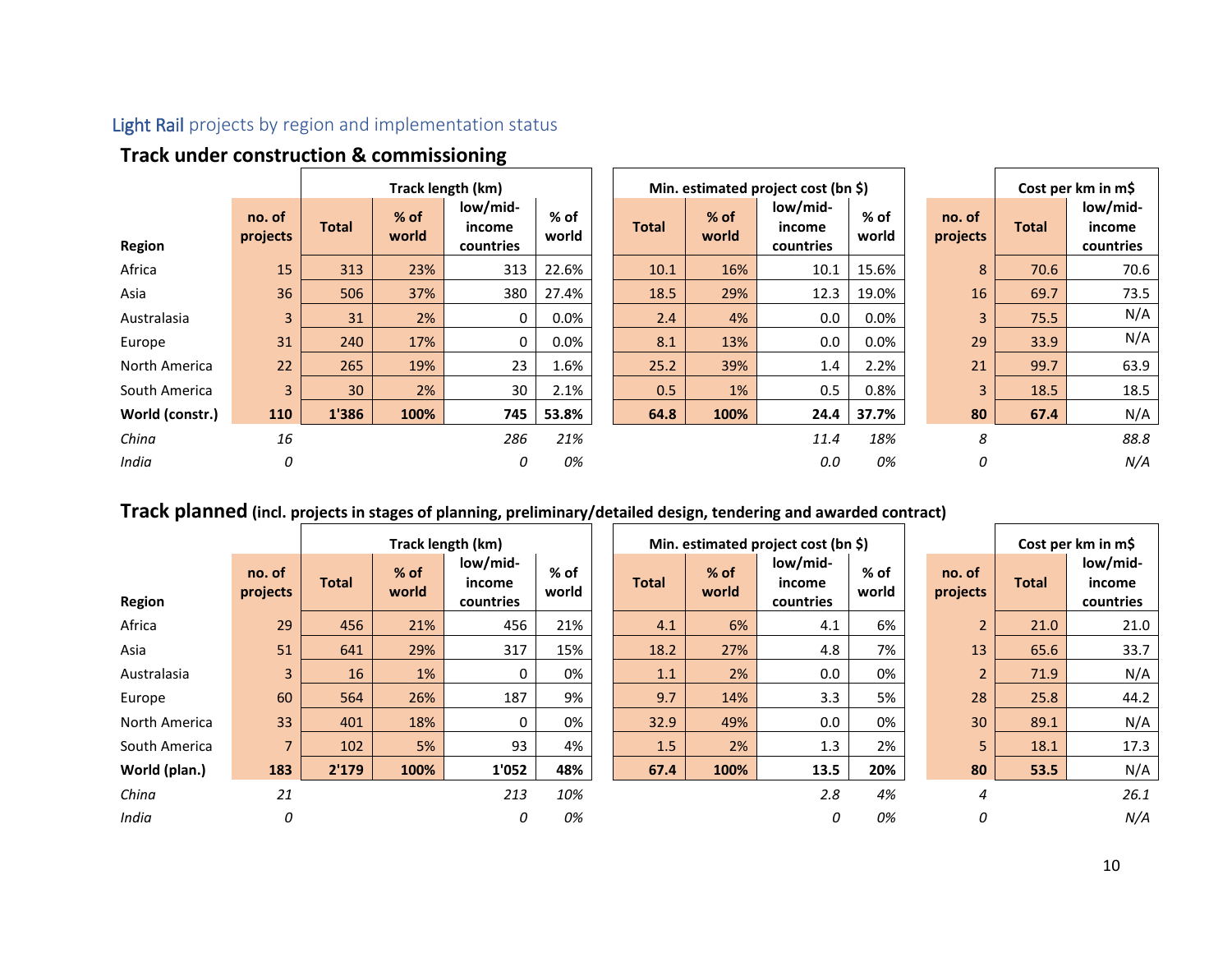## Analysis: Key Insights

 $\overline{a}$ 

The following analysis compares shares of region's track kilometres and investments compared to the global total. Please note that the cost figures in general include all costs associated with building a railway line (i.e. including signalling, stations, tunnels etc., see methodology). Australasia (i.e. Australia & New Zealand) with their small population and even smaller amount of railway projects are not analysed separately.

### Global observations on infrastructure projects

- **Globally, almost 1500 rail infrastructure projects worth at least \$ 2.1 trillion are planned or under construction, amounting to a total of 140'000km<sup>4</sup>** (not including project status proposed, suspended and feasibility study). In comparison, the length of the global railway network was 1.05 million km in 2015 according to the World Bank (2017). Rolling stock procurement projects amount to an additional ca. \$80 billion, but were not separately analysed.
- With \$784bn worth of projects worldwide planned or under construction, **metro systems, although more expensive, attract the highest investments of any urban rail mode.** While there is over 7400km of metro track under construction, it is only 1800km for commuter rail and 1400km for light rail. Metro track is 2/3 more expensive than light rail track globally (\$100m/km compared to about \$60m/km, counting both track planned and under construction), although there are regional variations.
- **There are 57'000km of heavy rail track under construction (or expansion/renewal), with an additional 65'000km planned**. **The overwhelming share of both current and future developments falls on low and middle-income countries.** Looking at project cost, the difference is less pronounced, though still very clearly visible from the data. Light rail marks an exception, with only 50% being developed in low-/mid-income countries.
- Not surprisingly, **projects in high-income regions have considerably higher cost** per kilometre than in less developed countries. For instance, heavy rail (excl. HS) costs on average four times more per km in high-income Europe than in low-/mid-income Europe and eight times more than in low-/mid-income Asia.
- While the projects for regular heavy rail and light rail in planning stage on average budget a lower cost per km than those already under construction (globally -50% and -21%, respectively), the reverse is true for high-speed (+120%) and metro projects (+42%). This tendency can be observed across all regions, although the exact figures vary considerably. The reasons behind this insight remain unclear and warrant further investigation.

## Asia is currently the main stage for railway development, with China being by far the biggest player

- **For most rail types, Asia accounts for 60-90% of worldwide track being under construction and project budget. The only** exception is light rail, where Asia makes up only a third of track and investment.
- **China dominates current track under construction** with 22% of all heavy rail, 61% of highspeed, 66% of metro and 21% of light rail track being built there.

<sup>4</sup> Numbers for investment and track kilometres do not include projects for which this figure was not available.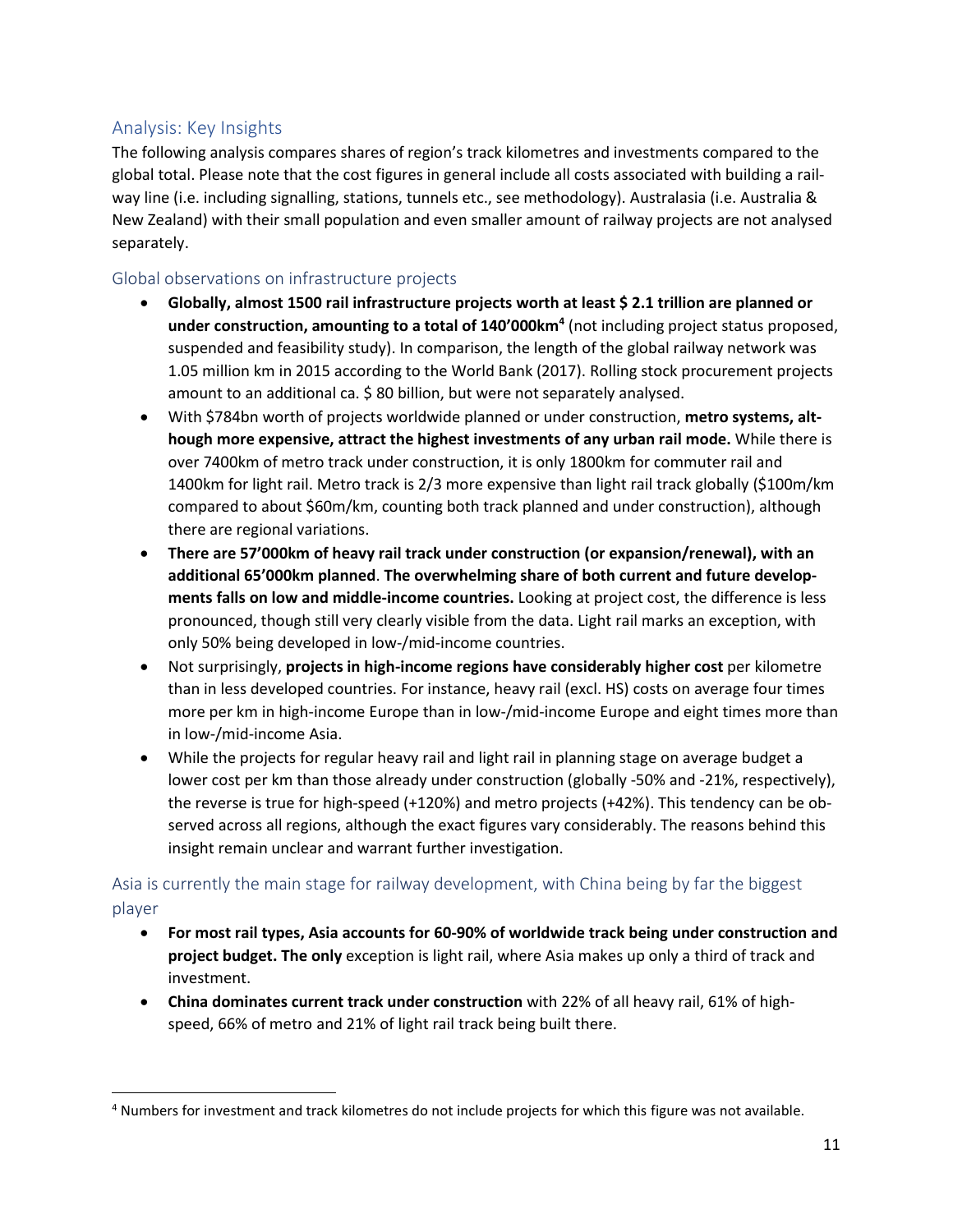- When looking at track planned, Asia is not quite as dominant. Here, Asia's share of high-speed and heavy rail track in general drops to 37% and 38% respectively. With surging urban development, however 30% of planned light rail track and 90% of planned metro track are in Asia.
- **Very notable is also the minor role China seems to play in future heavy rail developments** with only 5% of the world's track planned there. Growing saturation for large railway projects might be one reason behind this observation. Still, China's project lead times have been very short in the past, since projects can get off the drawing board much faster than elsewhere. Regardless, 60% of all planned metro track globally is in Chinese cities.
- Other notable Asian players are India (16% of the world's heavy rail track under construction, excl. high-speed) and Turkey (9% of the world's high-speed track under construction).

## Africa's priority is freight lines

- Africa has the second highest amount of heavy rail track under construction (13%). While the project portfolio consists mostly of mainline projects for mixed traffic, freight transport is a significant driver. This is further supported by Africa's big share of planned heavy haul track (56%).
- When it comes to urban development, **Africa invests more heavily in light rail** (more than 20% of the world's total track) **than metros** (around 1% or less), both when it comes to track under construction and track planned.

### Europe is an active market, particularly for high-speed rail

- While shares of track under construction are relatively small (6.8% for all rail types), Europe seems to still have big plans for high-speed and light rail development (58% and 26%, respectively, of track planned worldwide in the respective categories).
- The cost of heavy rail (excl. High-Speed) per km is four times higher in rich European countries (\$81m/km) compared to low-/mid-income ones (\$19m/km). Compared to the Asian average (\$14.7m/km), the difference is equally striking. There is a much smaller cost difference for highspeed projects under construction, which are 65% above the world average. These differences might be explained with the increased cost of land acquisition, but also higher regulatory requirements (e.g. health and safety as well as environmental protection).
- On the other hand, light rail developments cost about half the world's average in Europe. Considering Europeans' large experience in building light rail lines, this observation becomes less of a surprise. Also, Europe is probably a more competitive market for light rail with European suppliers competing keenly for light rail orders, thereby reducing costs.

### North America remains a minor market in the foreseeable future

- **There is little sign of any significant expansion in rail activity in North America, where rail freight currently has a notably high market share whilst passenger transport is very low (UIC-IEA 2017).** Both projects planned and under construction amount to barely 2'000km of track over all rail types, notably this includes the first ever high-speed line in the Americas.
- The exceptionally high costs per kilometre for light rail in North America is striking (35% higher than in Asia and over triple the cost in Europe). Unlike other outliers in the data, it is based on a relatively high number of projects (8 in Canada and 22 in the United States). A larger scope of communicated investment costs in North America (e.g. including rolling stock) as well as federal requirements for local sourcing could explain part of this difference. Also, new light rail lines in North America tend to be built with heavy infrastructure - elevated sections, tunnels or grade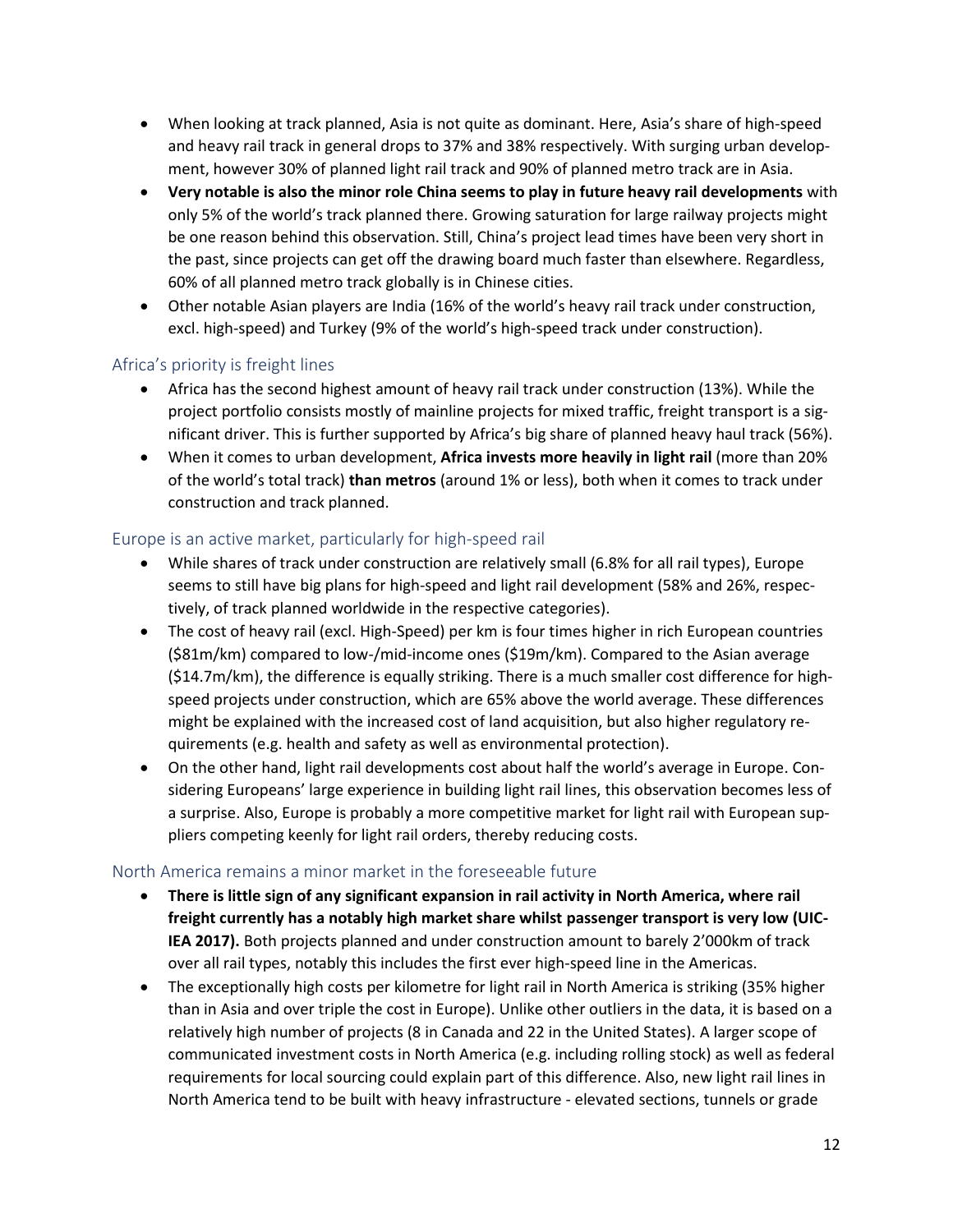separation at road intersections are common features. Elsewhere in the world street running is more common.

#### South America is set to strengthen heavy rail

- **Although current heavy rail projects are few (8% of the world's total), that share is set to increase strongly with 16% of globally planned track kilometres.**
- Heavy haul makes up a significant portion, both of current and future railway developments.
- **In urban settings, however, rail continues to play a very minor role.** Rail-based urban transport modes all remain below 5% of the world's track planned/under construction in the respective categories. Cost certainly helps to explain this observation: at 128m\$ per km, cost for metro under construction is on par with high-income regions, unlike construction cost for heavy rail (see below). Also, some Latin American countries have previously invested in bus rapid transit systems (BRT; see Replogle & Fulton, 2014, for more details). Compared to urban rail systems, however, BRT is less well suited to transport large amounts of passengers with the minimal space and energy requirements necessary for densely populated environments.
- Interestingly, **track cost per kilometre is several factors smaller in South America** than even in other low or middle-income regions. This could be due to low land acquisition costs in many of the areas where new mainline railways are under construction or planned.

## The analysis in the context of climate goals

A key reason for expanding railway infrastructure is reducing  $CO<sub>2</sub>$  emissions from transport. In a 2016 working paper, the World Resources Institute compared estimates by different institutions for rail infrastructure investment over the next several decades. Two estimates, by the International Energy Agency (IEA, 2013) and ITDP/UC Davis (Replogle & Fulton, 2014), explicitly estimated the investment in rail infrastructure (freight and passenger) needed to limit global warming to two degrees (the 2-degree-scenario or 2DS). A more recent report, again by the IEA, provides rougher estimates, but for achieving warming of considerably less than two degrees (the beyond-2-degree-scenario or B2DS), according to the Paris Climate Agreement (IEA, 2017).

### Comparison for heavy rail (IEA 2DS-estimates, 2013)

 $\overline{a}$ 

The IEA for instance reckoned that in order to achieve the 2DS, global rail investment and expenditure should increase by 20% over investment requirements for the 4DS, to nearly \$6.9 trillion (CAPEX only) plus another \$ 3.8 trillion for High-Speed investments until 2050. Also, the global railway network would have to reach about 1.25 million track kilometres by 2030<sup>5</sup> (1.5 million by 2050), plus about 65'000km for high-speed rail (130'000km by 2050).

The IRJ database shows that the world is on track to achieving the requirements for High-Speed. In 2015, almost 30'000km of high-speed lines were already operational (UIC, 2017) with another 37'000km planned or under construction (not including proposed lines), already about 50% of the IEA's projection until 2050. Currently announced high-speed investment until ca. 2030 stands at \$ 600bn.

<sup>5</sup> The 2030 timeframe was chosen because most projects in the IRJ database are set to be completed until then. While not all those projects are guaranteed to complete in time or at all, some projects to be completed before 2030 may also not have been announced yet.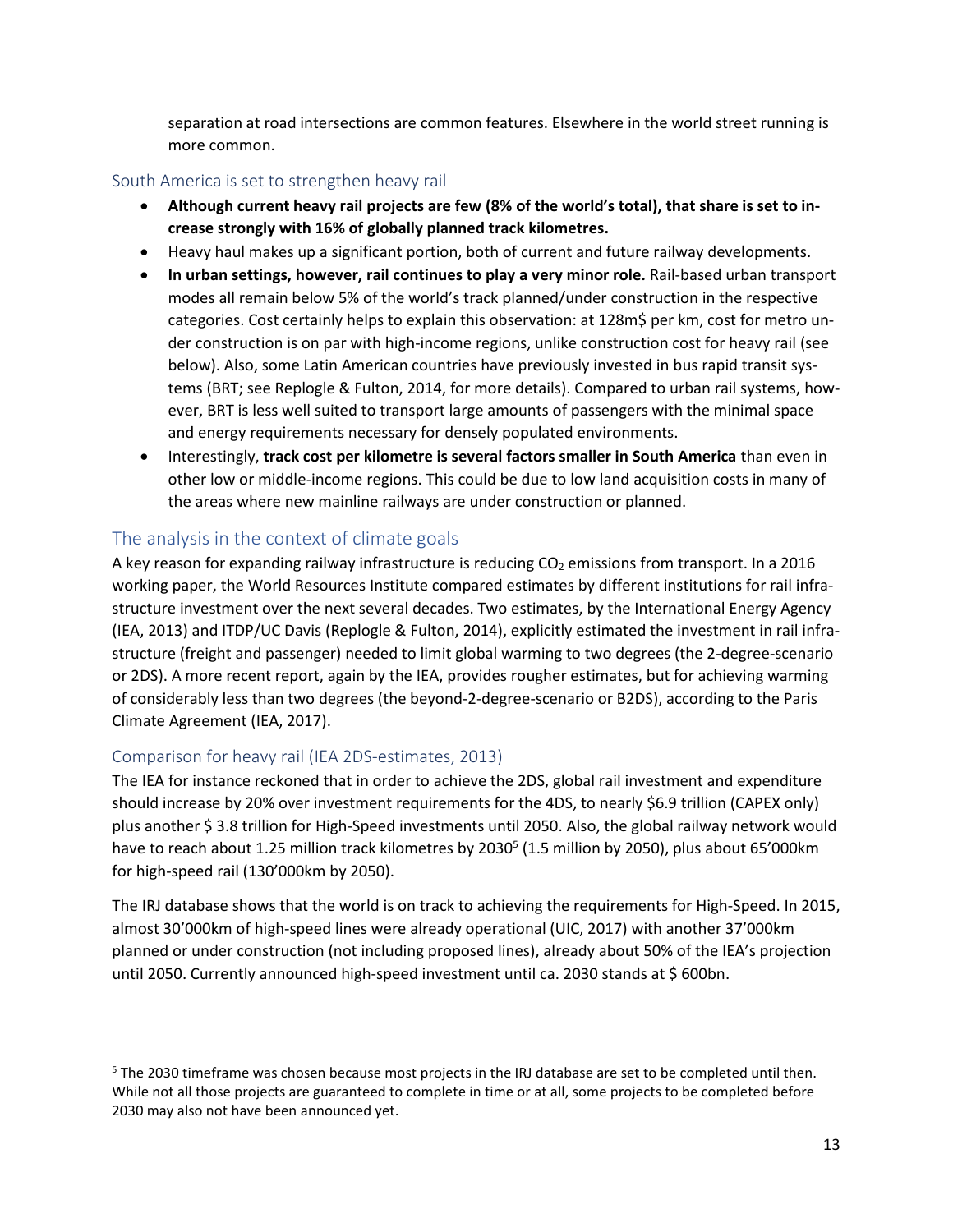Regular heavy rail, however, might still fall short of the 2DS requirements. From a starting point of 1.051 million km in 2015 (World Bank, 2017), currently only about 85'000km are planned or under construction (this might include an unknown number of track-km to be upgraded). And while it is expected that more heavy rail projects with completion due before 2030 will be announced, they would still need to plug a gap of about 114'000km to satisfy the IEA's 2DS.

|                                          | <b>Time</b> | <b>Heavy Rail</b>   | <b>High-Speed</b>   |
|------------------------------------------|-------------|---------------------|---------------------|
|                                          | horizon     |                     |                     |
| Current projects planned or under con-   | 2030        | 1.136 million km    | 67'000 km           |
| struction according to IRJ database (in- | (ca.)       | \$613 bn investment | \$605 bn investment |
| cluding existing track in 2015)          |             |                     |                     |
| IEA projections (2-degree-scenario)      | 2030        | 1.25 million km     | 65'000km            |
|                                          |             |                     |                     |
|                                          | 2050        | 1.5 million km      | 130'000km           |
|                                          |             | \$6900 bn invest-   | \$3000 bn invest-   |
|                                          |             | ment                | ment                |

## Comparison for Urban Rail (ITDP/UC Davis estimates, 2014)

A different estimate covering investment in urban rail infrastructure was produced by ITDP/UC Davis for both OECD and non-OECD countries (Replogle & Fulton, 2014). The authors point out the high growth required to achieve a High Shift scenario<sup>6</sup>, especially in non-OECD countries. While, in terms of line kilometres, metro and light rail developments seem to be roughly on track especially in low-/mid-income countries, the gap for commuter rail is striking. Based on the ITDP's estimates, a massive investment surge to expand commuter rail networks would be necessary to reach their High Shift scenario.



### **Urban Rail infrastructure requirements by 2050**

OECD

 $\overline{a}$ 

## **Urban Rail infrastructure planned or under construction (2017)**



*Figure 1. Urban rail infrastructure requirements by 2050 to reach the ITDP's High Shift scenario (left) and urban rail infrastructure currently planned or under construction according to the IRJ database (right). Developments between 2010 and 2017 are not included.*

non-OECD

<sup>6</sup> Although not the exactly same, the HS-scenario is considered here as an equivalent to the 2DS.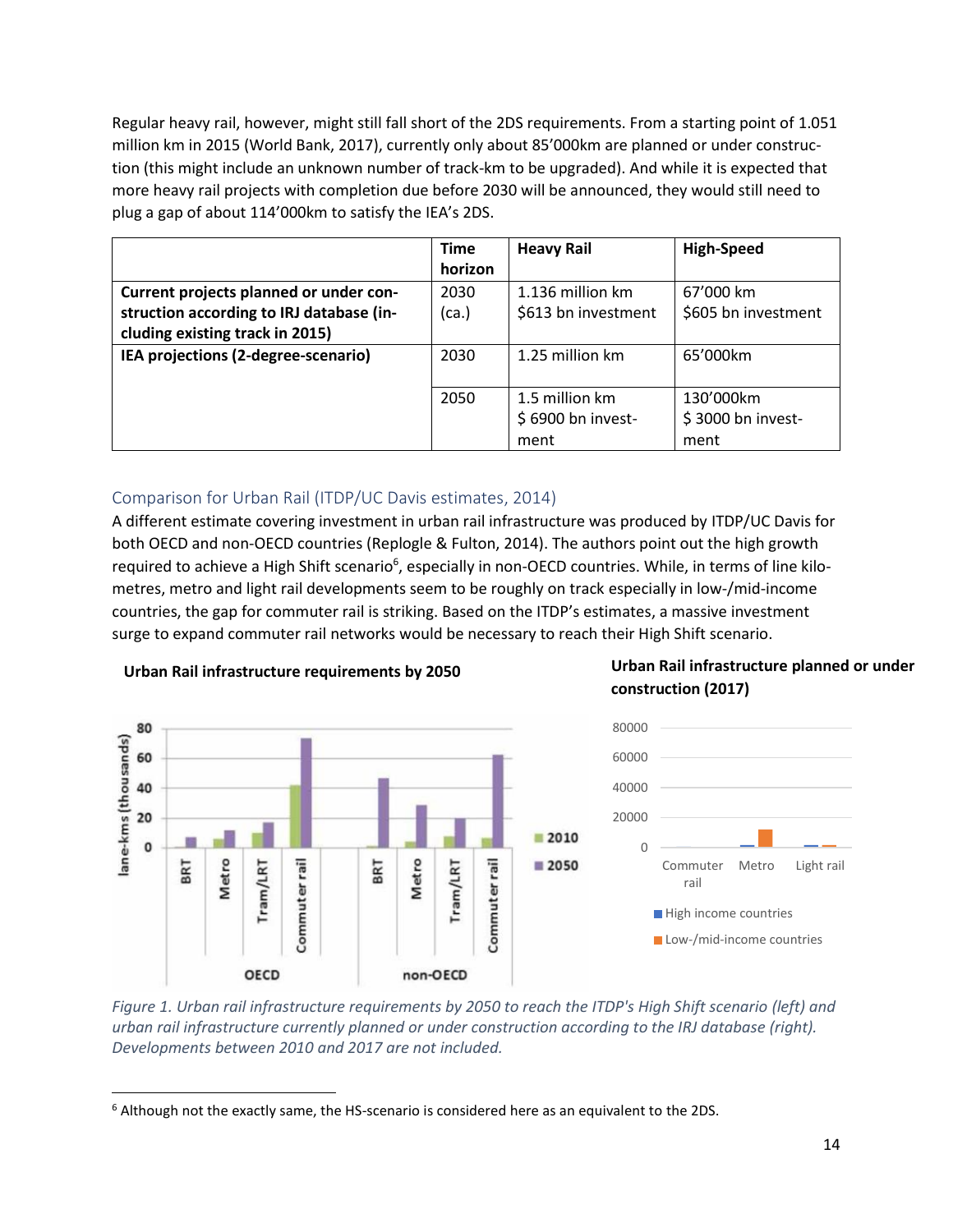### Comparison for all Rail (IEA B2DS-estimates, 2017)

The IEA's 2017 edition of "Energy Technology Perspectives" provides less detail on the investment requirements for rail compared to the 2013 report mentioned above. But it also includes investment estimates until 2060 to limit global warming below two degrees (Beyond-2-degrees scenario or B2DS). This higher ambition requires a much more pronounced modal shift and hence also higher investment in rail infrastructure. According to the IEA, a significant shift from aviation to high-speed rail is essential for achieving the B2DS, particularly in areas with high population densities where HSR can best play its strengths. This would mean an 11-fold increase in high-speed passenger-kilometres (pkm) compared to today's ca. 600bn pkm (IEA / UIC, 2017).

**Requirements for global investment in rail infrastructure in a B2DS are again about two thirds higher than in the 2DS scenario, a cumulated \$ 115 trillion higher until 2060 than in the reference scenario. This requirement dwarfs the currently announced investments of \$ 2.1 trillion<sup>7</sup> .** The IEA estimates that currently expected investments would need to triple. Expanding and maintaining metro and intercity networks would make up the lion's share of this sum, while investment requirements in High-Speed would be about one order of magnitude lower.

\$ 115 trn of additional investment is a formidable sum, even if the IEA reckons it to be overcompensated by reduced spending in roads and parking as well as fuel savings. Nevertheless, current investment in rail is nowhere near the requirements for a B2DS, although the exact shortcoming is hard to numeralise based on the information currently available through the IRJ database.

### Rail infrastructure expanding, but much more investment needed to reach climate goals

Comparison of the findings drawn from the analysis of the IRJ database with IEA and ITDP estimates indicate that from a global point of view, currently expected investment in rail is insufficient to reach current climate goals. The data also suggests, that some types of rail need particular boosting: While announced investments in high-speed and metro systems are already quite high (together about 80% of total rail investment), the analysis presented here suggests a substantial deficit for investment in regular rail, particularly commuter rail. Today, commuter rail projects are few and concentrated in Europe, where coverage is already relatively good. While Asia instead strongly invests in metro systems, the two other low- and mid-income regions lag behind in terms of urban rail investments (2.9% of the world's total for South America and 4.3% for Africa).

North America deserves particular attention as well. The region sees little track being constructed, despite very high  $CO<sub>2</sub>$  emissions from transport, for instance in the USA (IEA/UIC 2017). A large-scale modal shift towards rail appears unlikely in the near future (according to projects planned). Certainly, rail networks in North America are already quite extensive, but they appear not currently adequate (or adequately used) for passenger transport.

In short, while Europe and Asia may well be on their way to reach the amount of rail needed for a lowcarbon transport system (if not yet for a B2DS), other regions need more investment in rail or develop low-carbon alternatives.

 $\overline{a}$ 

 $7$  The IEA estimate appears to include maintenance cost, which is not included in the \$ 2.1 trillion.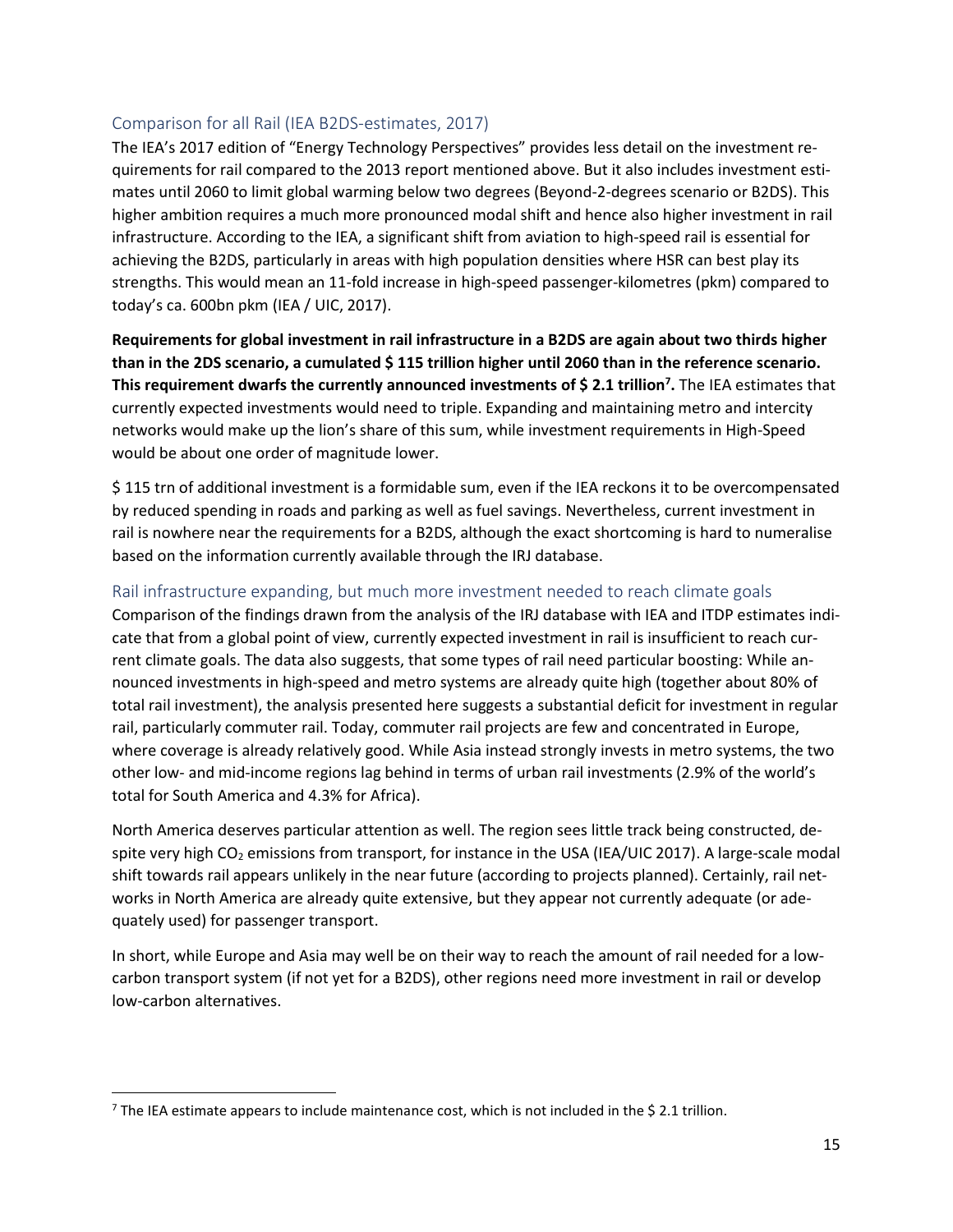## Limitations of the analysis

- Where individual project entries actually represent different phases of a bigger project, length and cost are usually either mentioned for one subproject, which then represents the length and cost of the entire project, or split up over the subprojects. Since there is no single way on how this was handled, this has led to double counting in a few instances.
- A (relatively small) number of projects merely include the upgrade of an existing railway line (e.g. track-doubling, electrification), without adding any length to the railway network. This was not accounted for. Hence, the terms "line-kilometre" and "track-kilometre" are used interchangeably, usually meaning the length of a line.
- The "planning" project status, comprising 649 projects, is not clearly defined. It generally serves as a catch-all for projects with unknown planning status. Since this stage makes up 50% of all projects that are not yet being implemented ("planning group" as defined before) and 27% of all projects in the database, the "planning" project status was still included in the analysis. In an attempt to compensate for the uncertainty, projects with little available data were excluded for some analyses, such as cost per km.
- While most projects' cost figures seem to include only the cost of track building and related infrastructure, some also include rolling stock. This increases the projects total cost, thereby skewing the final result.
- The available data focuses on projects in the present and near future, which does not allow reliable time series (e.g. on how investment for high-speed rail developed over time).

## Topics for further study

## Financing

Although the IRJ database contains a few comments on how projects are financed, financing is not systematically analysed. For instance, 29 Public-Private Partnerships (PPP) were identified, 20 of which are for light rail and metro. A more systematic approach would allow tracing the current investment flows which in turn might lead to insights regarding the effectiveness of different financing methods.

## Comparability

A number of other reports and analyses cover similar topics, such as the IEA's "Global land transport infrastructure requirements" (2013) or the "World Rail Market study" by Roland Berger Strategy Consultants (2014). Validation of results is difficult, however, due to differing assumptions and scopes, resulting sometimes in considerable variation. For this reason, no systematic comparison with other analyses has been conducted for this paper.

## Conclusion: Significant, but unevenly distributed investment in rail infrastructure

The investments in rail infrastructure that are currently under way (worth \$1.28 trillion) and already being planned (worth \$850 bn) are significant. High-speed rail continues to be rapidly developed, particularly in Asia and Europe, and attracts both lots of attention and potential investment (global project value: \$605 bn). At the same time, projects for regular heavy rail may often be less glamorous, but they have equally high investment needs (global project value: \$613 bn). The numbers for metro systems are even higher (global project value: \$784 bn), driven by rapid urbanisation in many parts of the world, and the need for high-capacity inner-city transport.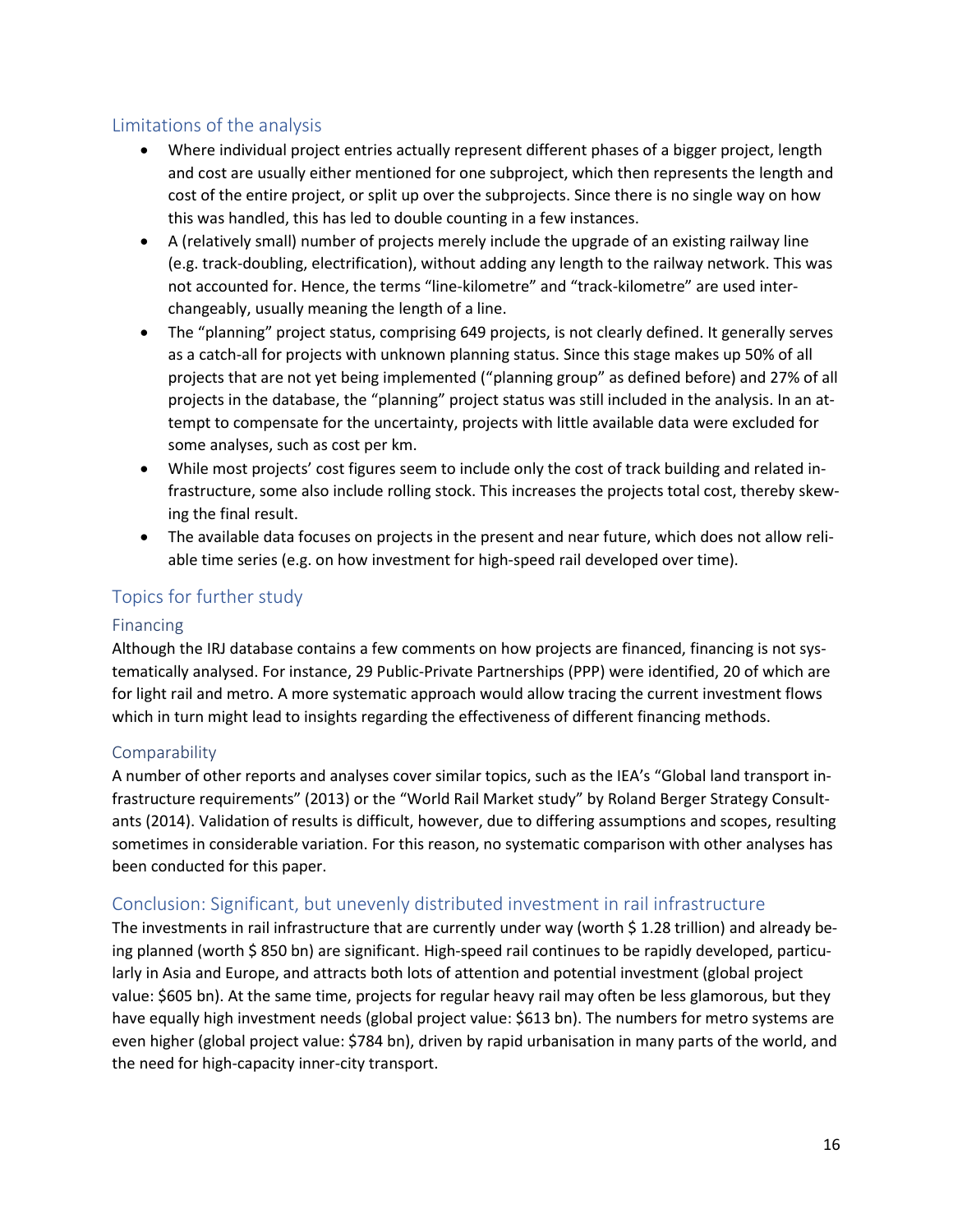Overall however, these numbers are very likely far below the investment required to achieve the modal shift necessary to limit global warming to well below two degrees. Some experts argue that more investment should flow into heavy rail, especially commuter rail, which currently seems neglected: projects in the IRJ database amount to barely over 1000km in total and merely \$57 bn in project value. At the same time, commuter rail could be an important tool to cope with both rapid urbanisation and climate change, providing high-capacity transit from suburbs to city centres, while minimising land use and energy consumption.

Looking at track-kilometres currently under construction/renewal, most activity is concentrated in Asia (72% of all track), although Africa and South America already make up 20% of the global total. However, planned track in Africa and South America is twice the length of the track currently being built in these regions, meaning that activity can be expected to pick up, although some plans might yet prove to be too ambitious for implementation. North America, on the other hand, continues to show very low activity for most rail types. Considering the high share of  $CO<sub>2</sub>$  emissions from transportation (35.1% of all emissions from fuel combustion in the USA), North America is in dire need for low-carbon transportation. And while rail freight is well-positioned in the region, rail passenger transport has a modal share of negligible 0.1% (IEA/UIC, 2017).

Finally, the analysis of the IRJ database has yielded some important insights on the cost of rail infrastructure projects. The correlation between a country's economic development and the cost of its railway infrastructure projects comes as no surprise. But there seems to be no easy answer to the question, why high-speed and metro projects currently in the planning stage budget significantly higher cost than those already being implemented. Considering that the reverse is true for regular heavy and light rail and that these observations can be made worldwide, this may warrant further investigation.

### Acknowledgments

We would like to thank the following experts for their contributions, comments and support:

David Briginshaw (IRJ, [db@railwayjournal.co.uk\)](mailto:db@railwayjournal.co.uk), Chloe Pickering (IRJ[, cp@railwayjournal.co.uk\)](mailto:cp@railwayjournal.co.uk), Keith Barrow (IRJ), Till Bunsen (IEA)